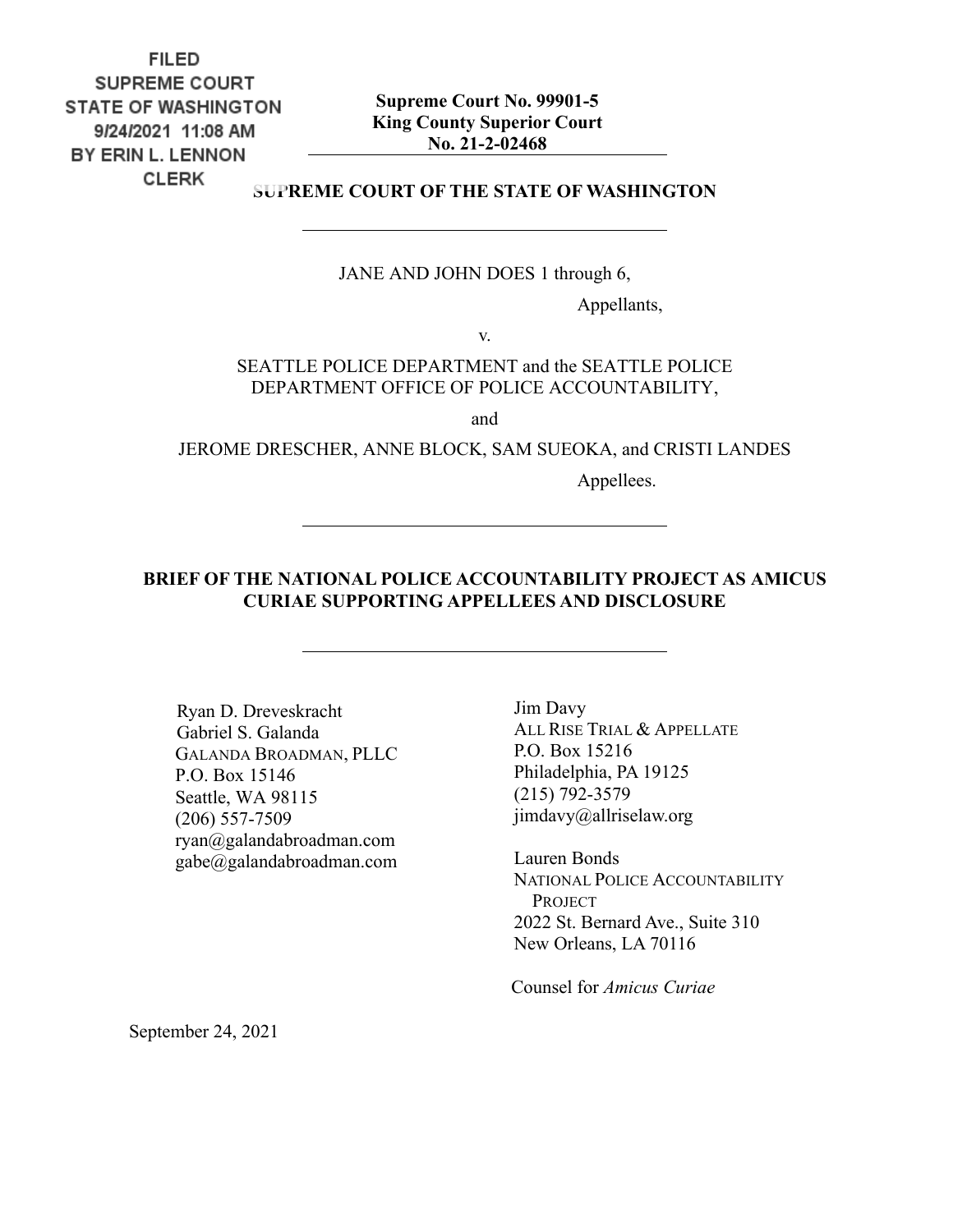### **TABLE OF CONTENTS**

|                | Page(s)                                                                                                                                                       |  |  |  |
|----------------|---------------------------------------------------------------------------------------------------------------------------------------------------------------|--|--|--|
|                |                                                                                                                                                               |  |  |  |
|                |                                                                                                                                                               |  |  |  |
|                |                                                                                                                                                               |  |  |  |
|                |                                                                                                                                                               |  |  |  |
|                |                                                                                                                                                               |  |  |  |
| $\mathbf{I}$ . | Disclosing the identities of and details about insurrectionist police officers<br>promotes law enforcement accountability and helps mitigate distrust between |  |  |  |
| II.            |                                                                                                                                                               |  |  |  |
| III.           | Communities and elected officials can only make informed policy and budget<br>decisions with knowledge of law enforcement misconduct and how departments      |  |  |  |
| IV.            | Police are uniquely positioned relative to other government employees, which                                                                                  |  |  |  |
|                |                                                                                                                                                               |  |  |  |
| 21             |                                                                                                                                                               |  |  |  |
|                |                                                                                                                                                               |  |  |  |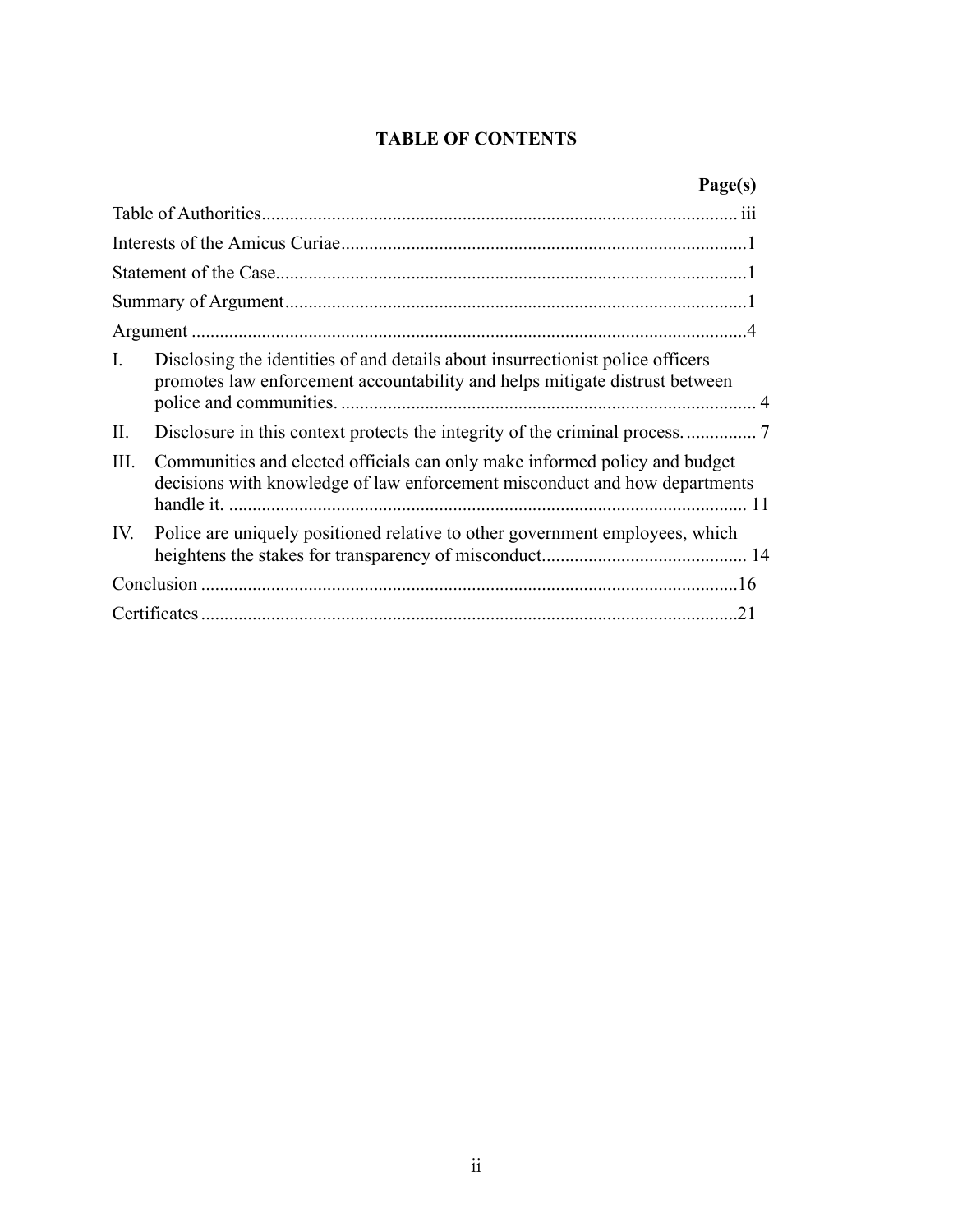### **TABLE OF AUTHORITIES**

| Cases                                                                                                                                                                                                                                                                                                                                                                                                                                                                                                                                                                                                                                                                 |
|-----------------------------------------------------------------------------------------------------------------------------------------------------------------------------------------------------------------------------------------------------------------------------------------------------------------------------------------------------------------------------------------------------------------------------------------------------------------------------------------------------------------------------------------------------------------------------------------------------------------------------------------------------------------------|
| Cole v. Carson,                                                                                                                                                                                                                                                                                                                                                                                                                                                                                                                                                                                                                                                       |
|                                                                                                                                                                                                                                                                                                                                                                                                                                                                                                                                                                                                                                                                       |
| Curry v. Yachera,                                                                                                                                                                                                                                                                                                                                                                                                                                                                                                                                                                                                                                                     |
|                                                                                                                                                                                                                                                                                                                                                                                                                                                                                                                                                                                                                                                                       |
| Fields v. City of Phila.,                                                                                                                                                                                                                                                                                                                                                                                                                                                                                                                                                                                                                                             |
| Flanagan v. Munger,                                                                                                                                                                                                                                                                                                                                                                                                                                                                                                                                                                                                                                                   |
| Fordyce v. City of Seattle,                                                                                                                                                                                                                                                                                                                                                                                                                                                                                                                                                                                                                                           |
| <b>Other Authorities</b>                                                                                                                                                                                                                                                                                                                                                                                                                                                                                                                                                                                                                                              |
| Aimee Ortiz, Confidence in Police is at a Record Low, Gallup Finds, THE N.Y. TIMES (Aug. 12,<br>Cynthia Conti-Cook, A New Balance: Weighing Harms of Hiding Police Misconduct Information<br>Hannah Gais and Freddy Cruz, Far-Right Insurrectionists Organized Capitol Siege on Parler,<br>Jan Ransom, In N.Y.C. Jail System, Guards Often Lie About Excessive Force, THE N.Y. TIMES<br>Jeremy B. Merrill and Jamiles Lartey, Trump's Crime and Carnage Ad Blitz Is Going<br>Katherine J. Bies, Note, Let the Sunshine In: Illuminating the Powerful Role Police Unions Play<br>Lee Kovarsky, AEDPA's Wrecks: Comity, Finality, and Federalism, 82 TULANE L. REV. 443 |
|                                                                                                                                                                                                                                                                                                                                                                                                                                                                                                                                                                                                                                                                       |
|                                                                                                                                                                                                                                                                                                                                                                                                                                                                                                                                                                                                                                                                       |
| President's Task Force on 21st Century Policing, Final Report of the President's Task Force on                                                                                                                                                                                                                                                                                                                                                                                                                                                                                                                                                                        |
| 21st Century Policing, Office of Community Oriented Policing Services (May 2015)  5, 6                                                                                                                                                                                                                                                                                                                                                                                                                                                                                                                                                                                |
| Robert Lewis & Noah Veltman, The Hard Truth About Cops Who Lie, WNYC News (Oct. 13,                                                                                                                                                                                                                                                                                                                                                                                                                                                                                                                                                                                   |
| Sam Levin, These US cities defunded police: 'We're transferring money to the community,' THE                                                                                                                                                                                                                                                                                                                                                                                                                                                                                                                                                                          |
|                                                                                                                                                                                                                                                                                                                                                                                                                                                                                                                                                                                                                                                                       |
| Seth Stoughton, The Incidental Regulation of Policing, 98 MINN. L. REV. 2179, 2182 (2014) 21                                                                                                                                                                                                                                                                                                                                                                                                                                                                                                                                                                          |
| Stevenson and Sandra G. Mayson, Pretrial Detention and the Value of Liberty, Virginia Public                                                                                                                                                                                                                                                                                                                                                                                                                                                                                                                                                                          |
| Sunita Patel, Toward Democratic Police Reform: A Vision for "Community Engagement"                                                                                                                                                                                                                                                                                                                                                                                                                                                                                                                                                                                    |
| Provisions in DOJ Consent Decrees, 51 WAKE FOREST L. REV. 793, 802 (2016) 7                                                                                                                                                                                                                                                                                                                                                                                                                                                                                                                                                                                           |
|                                                                                                                                                                                                                                                                                                                                                                                                                                                                                                                                                                                                                                                                       |
|                                                                                                                                                                                                                                                                                                                                                                                                                                                                                                                                                                                                                                                                       |
| Thea Johnson, Crisis and Coercive Pleas, 110 J. Crim. L. & Criminology Online 1 (2020)  11                                                                                                                                                                                                                                                                                                                                                                                                                                                                                                                                                                            |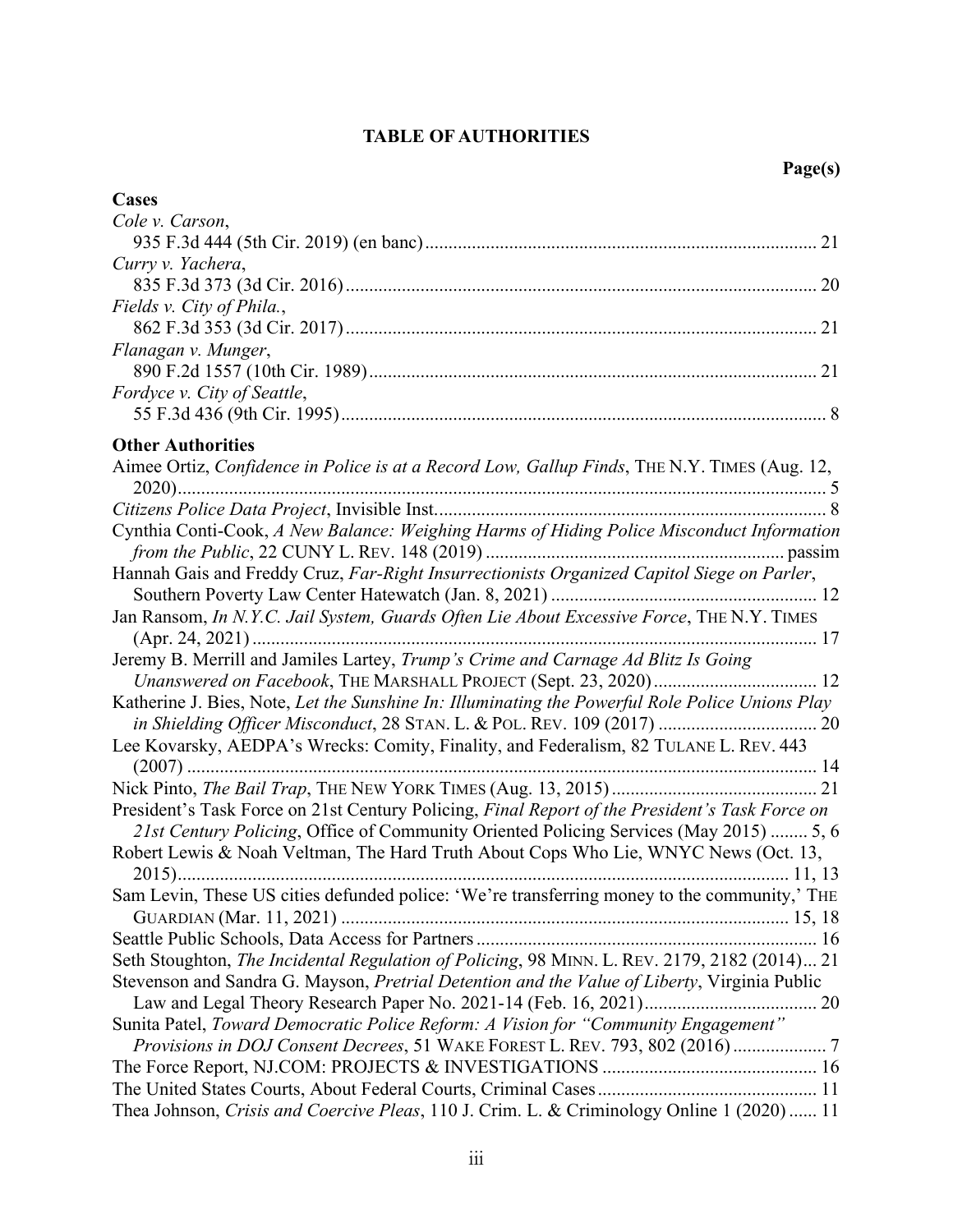# **TABLE OF AUTHORITIES—continued**

# **Page(s)**

| Tom Jackman, As prosecutors take larger role in reversing wrongful convictions, Philadelphia |  |
|----------------------------------------------------------------------------------------------|--|
| DA exonerates 10 men wrongfully imprisoned for murder, THE WASHINGTON POST (Nov. 12,         |  |
|                                                                                              |  |
| William H. Freivogel and Paul Wagman, Wandering cops shuffle departments, abusing citizens,  |  |
|                                                                                              |  |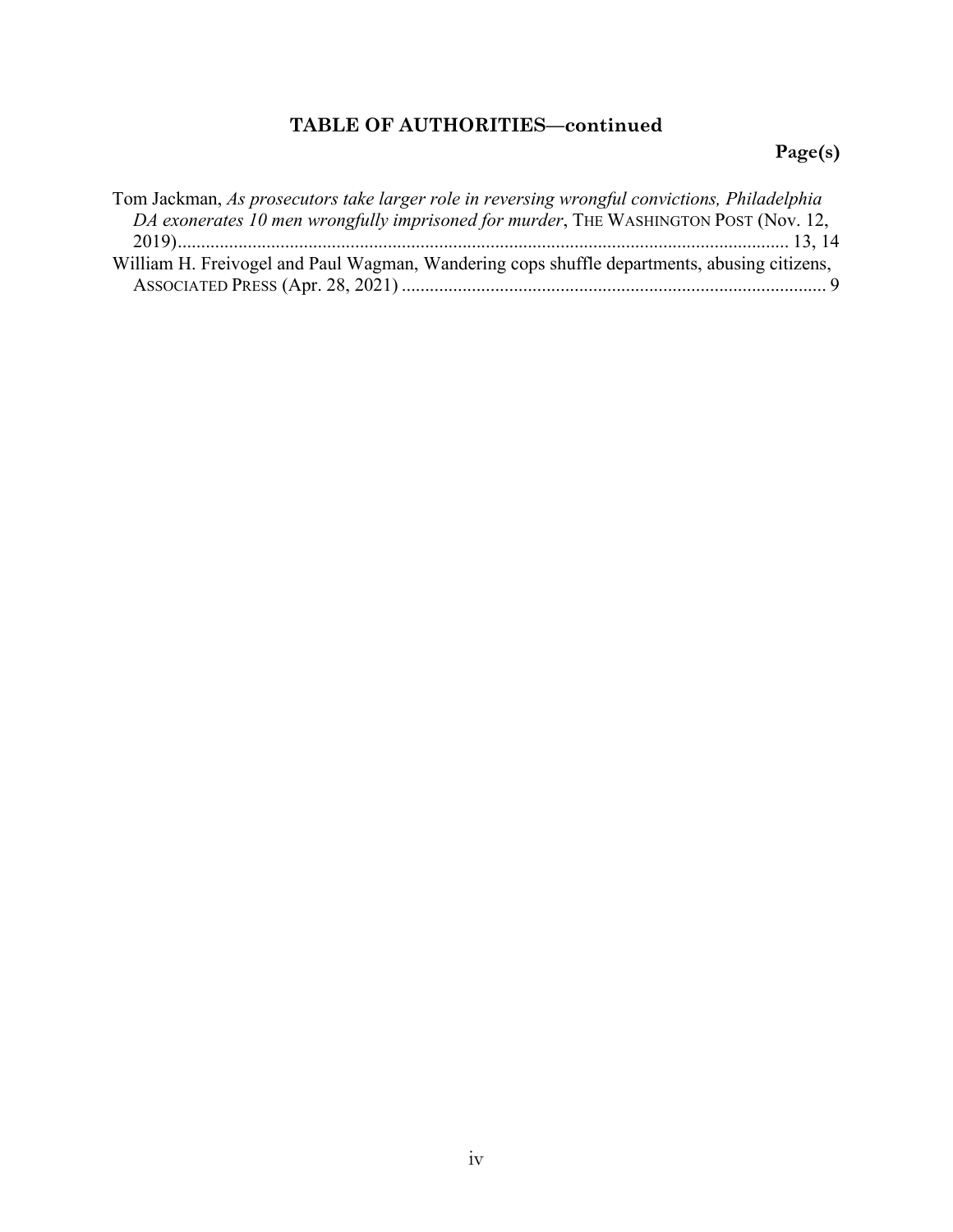#### **INTERESTS OF THE AMICUS CURIAE**

The National Police Accountability Project (NPAP) was founded in 1999 by members of the National Lawyers Guild to address misconduct by law enforcement officers through coordinating and assisting civil rights lawyers. NPAP has approximately six hundred attorney members practicing in every region of the United States and over a dozen members in Washington state. Every year, NPAP members litigate the thousands of egregious cases of law enforcement abuse that do not make news headlines as well as the high-profile cases that capture national attention.

NPAP provides training and support for these attorneys and resources for non-profit organizations and community groups working on police accountability issues. NPAP also advocates for legislation to increase police accountability and appears regularly as *amicus curiae* in cases, such as this one, presenting issues of particular importance for its members and their clients. Transparency is an essential prerequisite to accountability and attorneys who bring civil rights actions frequently rely on police disciplinary records obtained through public records requests to develop their client's case.

#### **STATEMENT OF THE CASE**

*Amicus* adopts Appellees' statement of the case.

 $\overline{a}$ 

#### **SUMMARY OF ARGUMENT**

At least six Seattle Police Department officers participated in the insurrection at the United States Capitol on January 6th,  $2021$ .<sup>1</sup> That participation raises profound questions about the suitability of those officers to wield state-sanctioned deadly force or deprive members of the public

<sup>&</sup>lt;sup>1</sup> See Transfer Order at fn. 1 (noting common use of "insurrection" and itself referring to the events at the Capitol on January 6, 2021 as "an attack").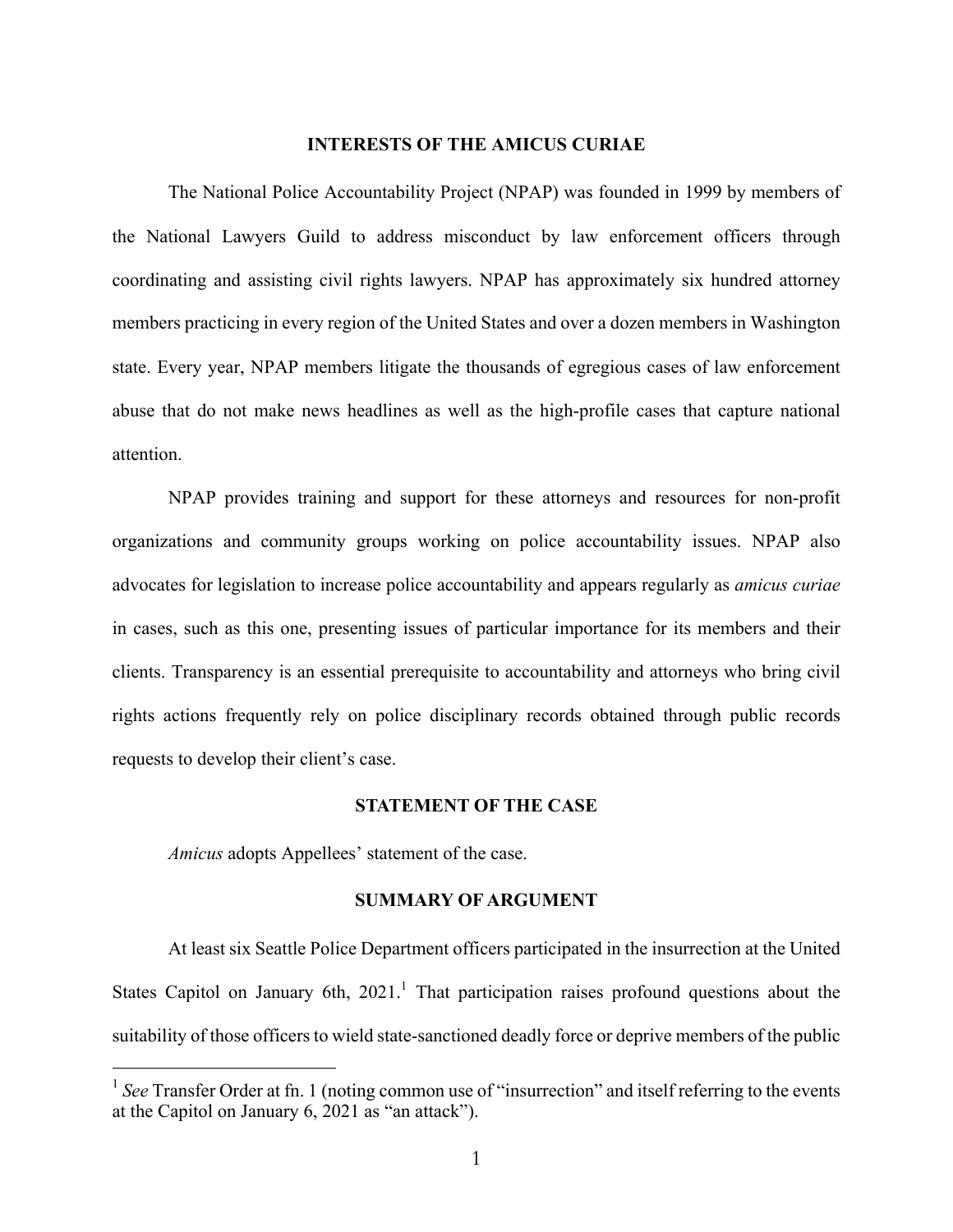of their liberty. This case need not even resolve those profound questions, however—it must merely affirm that the public itself should have the basic information sufficient to consider and discuss those questions out in the open. Having "[a]ccess to information regarding public police activity is particularly important because it leads to citizen discourse on public issues, the highest rung of the hierarchy of First Amendment values." *Fields v. City of Phila*., 862 F.3d 353, 359 (3d Cir. 2017) (internal quotes omitted). Disclosure of the records requested here would serve not only the public discourse about the Capitol insurrection and police officer participation in it, but also the wider ongoing conversation about policing in Washington and elsewhere.

This Court should also consider the harmful long-term effects of shielding not only details about, but even the identity of officers who, in public, participated in an insurrection against the U.S. Government. First, substantial evidence demonstrates that public trust in law enforcement has deteriorated over time, particularly among people of color, and that lack of trust inhibits law enforcement's ability to fulfill its investigatory functions and promote justice. Declining to require disclosure here—possibly preventing the public from ever learning even the identities of the officers in question—would further erode that trust. When calls go out to members of the public to report criminal offenses, serve as witnesses, or otherwise work with police, evidence shows that the public will think twice—understandably wondering whether the officers seeking their collaboration have their best interests at heart.

Second, information about officers willing to violate Constitutional norms matters because it goes to the heart of the integrity of the criminal legal system. When officers swear out warrants, provide probable cause, and testify in criminal trials, the entire legal system depends on their credibility, and on attorneys protecting the rights of defendants through investigation, suppression, cross-examination, and other means. Protecting even these officers' identities strikes at the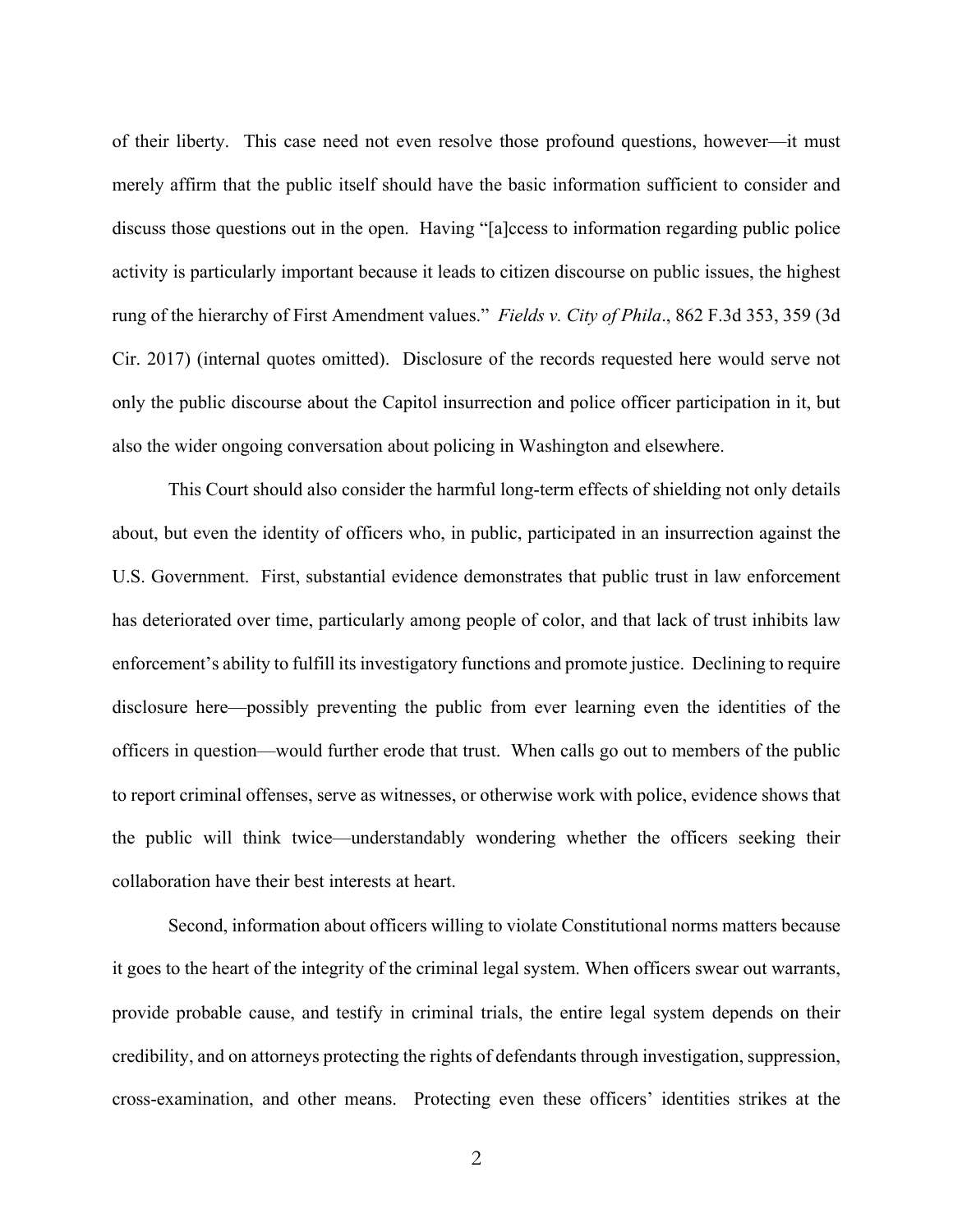integrity of the criminal legal system in the present and future and prevents advocates from correcting past injustices.

Third, shielding information about officer misconduct also undercuts budget and reform conversations, which can only be had from an informed posture if communities, elected officials, and stakeholders have full knowledge of what—and whom—dollars spent on policing ultimately fund. In particular, the resources expended to investigate, defend against, and settle claims of misconduct implicate policy questions about how to reduce complaints in the future. This is true regardless of one's normative position on police funding.

Finally, *Amicus Curiae* observes that sharing the identities of the insurrection participants should not cause this Court to worry that it will open the floodgates to eroding privacy protections for all public officials. Law enforcement officers have unique professional standing relative to our civil rights and liberties because they are the only public officials who have authority to interrogate, detain, and arrest community members, and the only government workers who carry weapons with which they can threaten or end someone's life. Especially where, as here, records sought relate specifically to an officer's perspective about when and under what circumstances to respond with violence, or an officer's willingness or propensity to disregard the U.S. Constitution, the public records in question differ substantially from records relating to other public employees. Accordingly, this Court can order disclosure without implicating the privacy rights of all public workers.

*Amicus Curiae* urges this Court to affirm the denial of Appellants' request for a preliminary injunction, and to order the disclosure of Appellants' identities and associated details of insurrection-related misconduct to the record requester Appellees.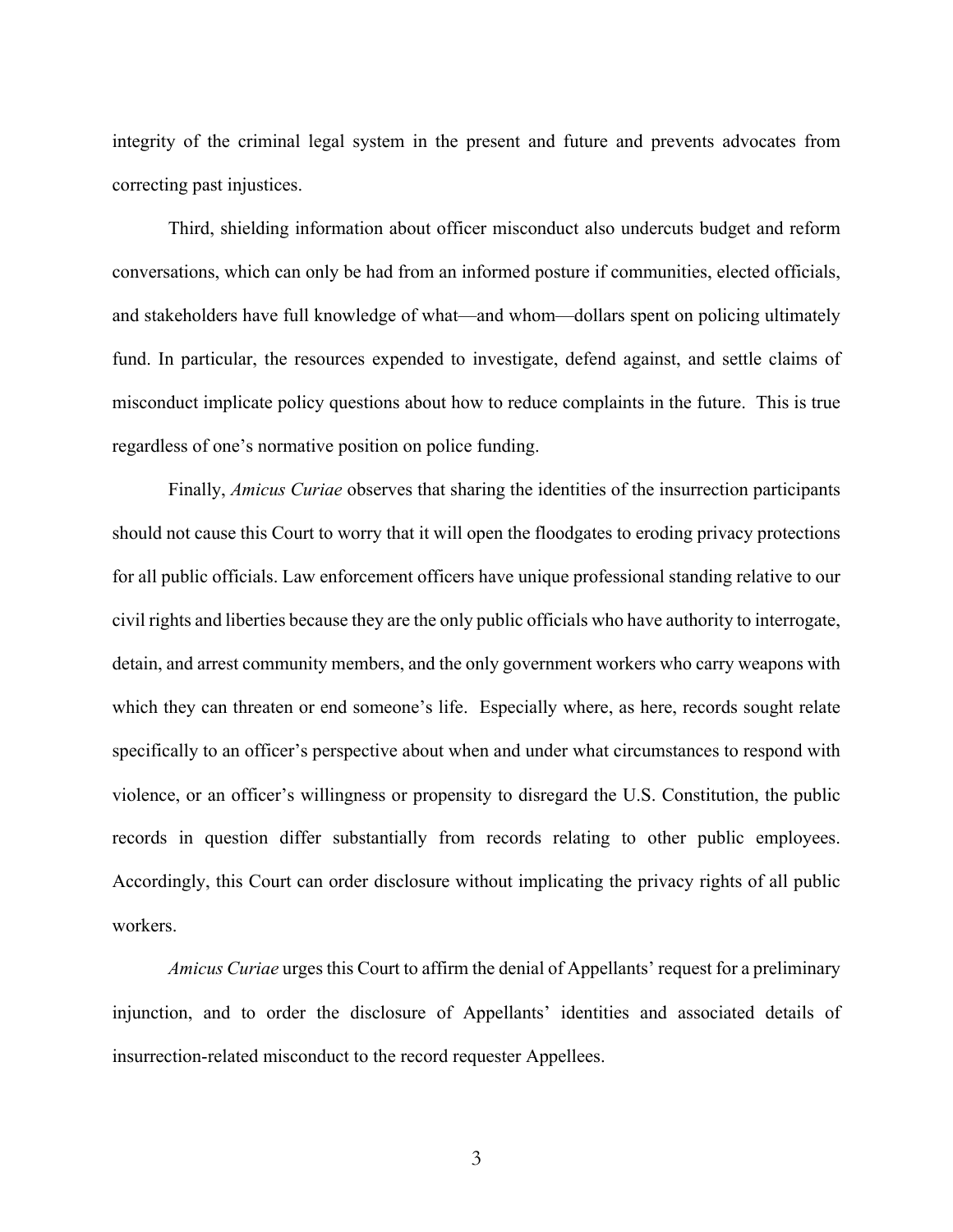#### **ARGUMENT**

## **I. Disclosing the identities of and details about insurrectionist police officers promotes law enforcement accountability and helps mitigate distrust between police and communities.**

Distrust between communities and law enforcement has substantially increased in recent years, particularly among people of color. *See* Aimee Ortiz, *Confidence in Police is at a Record Low, Gallup Finds*, THE N.Y. TIMES (Aug. 12, 2020) (finding in the first time in 27 years, the majority of American adults do not trust the police).<sup>2</sup> This owes to numerous factors, including but not limited to increased availability of cell phone and body camera footage, high profile incidents of law enforcement officers killing unarmed people of color and other civilians, and the increasing propensity of officers to live outside of the communities in which they serve. *See, e.g.*, President's Task Force on 21st Century Policing, *Final Report of the President's Task Force on 21st Century Policing*, Office of Community Oriented Policing Services (May 2015); <sup>3</sup> *see also* Cynthia Conti-Cook, *A New Balance: Weighing Harms of Hiding Police Misconduct Information from the Public*, 22 CUNY L. REV. 148, 159 (2019) ("Many people avoid calling the police, even when in danger, wanting to avoid future encounters, especially after high-profile police violence."). But regardless of its origin, this distrust causes several problems for stakeholders across the criminal legal system. Among other effects, distrust inhibits law enforcement's ability to investigate and solve cases, heightens tension during ordinary interactions between community members and law enforcement, and generally undermines the ability of law enforcement to serve its ostensible function. *See* President's Task Force at 1 ("Decades of research and practice support

<sup>2</sup> *Available at*: https://www.nytimes.com/2020/08/12/us/gallup-poll-police.html <sup>3</sup> *Available at*:

https://d3n8a8pro7vhmx.cloudfront.net/nacole/pages/115/attachments/original/1570474092/Presi dent-Barack-Obama-Task-Force-on-21st-Century-Policing-Final-Report-min.pdf?1570474092.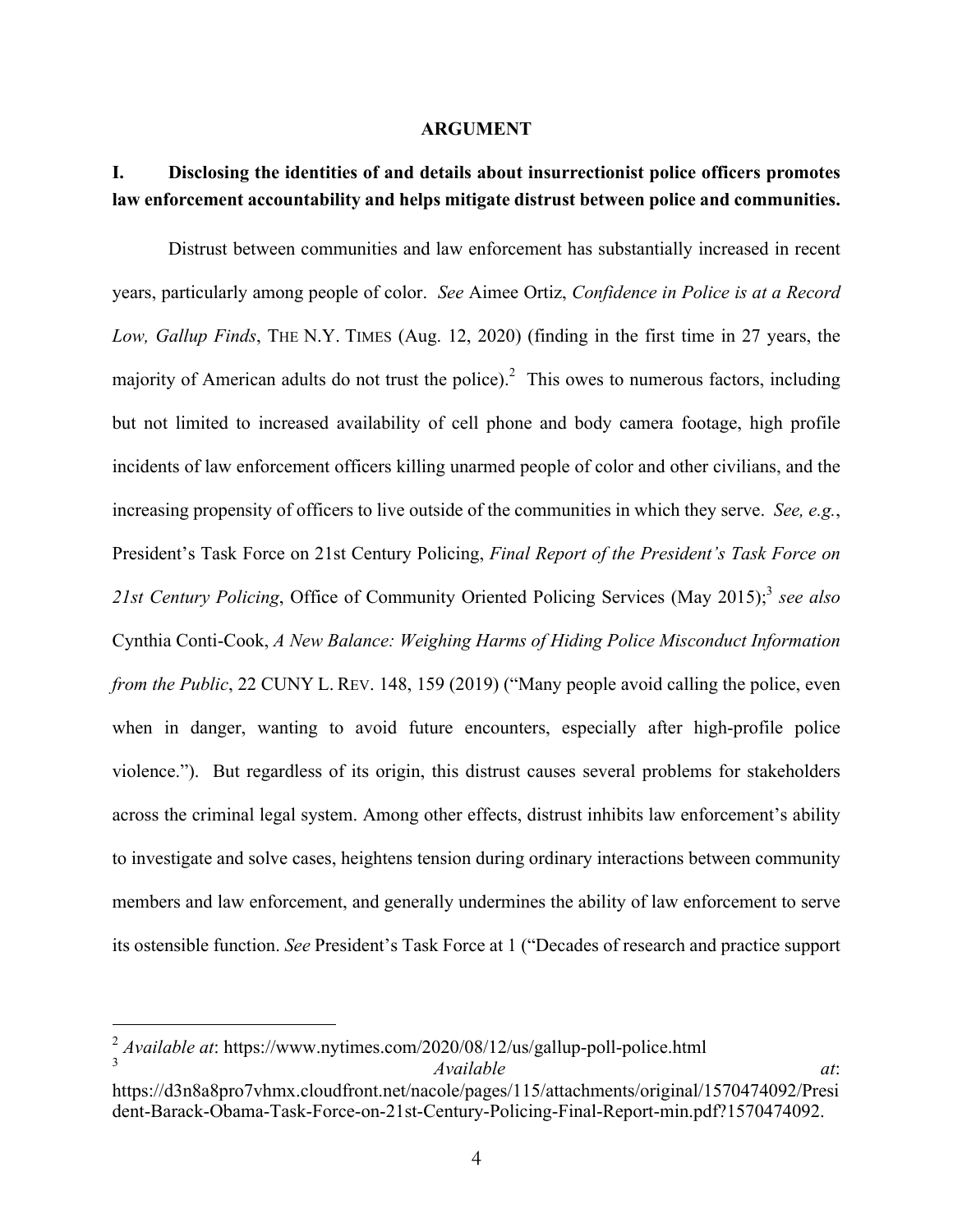the premise that people are more likely to obey the law when they believe that those who are enforcing it have authority that is perceived as legitimate by those subject to the authority.").

Disclosure of the identities of the insurrectionist officers and details about their participation in the insurrection would contribute to efforts to rebuild trust between law enforcement and communities. *See* President's Task Force at 1 ("Law enforcement agencies should also establish a culture of transparency and accountability to build public trust and legitimacy."). To be sure, disclosure in this one case will not completely remedy a multi-faceted problem. But communities in Seattle and King County will have more reason to trust individual officers if the Seattle Police Department is open and honest about their officers who have demonstrated a willingness to willfully disregard the Constitution of the United States. Community members might have more confidence in their interactions with law enforcement if they need not wonder if the officer in question takes such a dim view of the Constitution and of their rights and liberties, and in the Department as a whole if they can trust that grave misconduct will come to light and result in consequences for the officer. *See* Sunita Patel, *Toward Democratic Police Reform: A Vision for "Community Engagement" Provisions in DOJ Consent Decrees*, 51 WAKE FOREST L. REV. 793, 802 (2016) ("when police processes are perceived as procedurally just, communities are more likely to cooperate with the police, and policing, in turn, is more effective"); *see Harms of Hiding*, 22 CUNY L. REV. at 158 ("The deflections, delays, and denials of responsibility for police violence cause more unrest and distrust."). Transparency here could also address one of the most pernicious double-standards that engenders suspicion and mistrust in law enforcement: law enforcement regularly attempts to portray victims of police violence as imperfect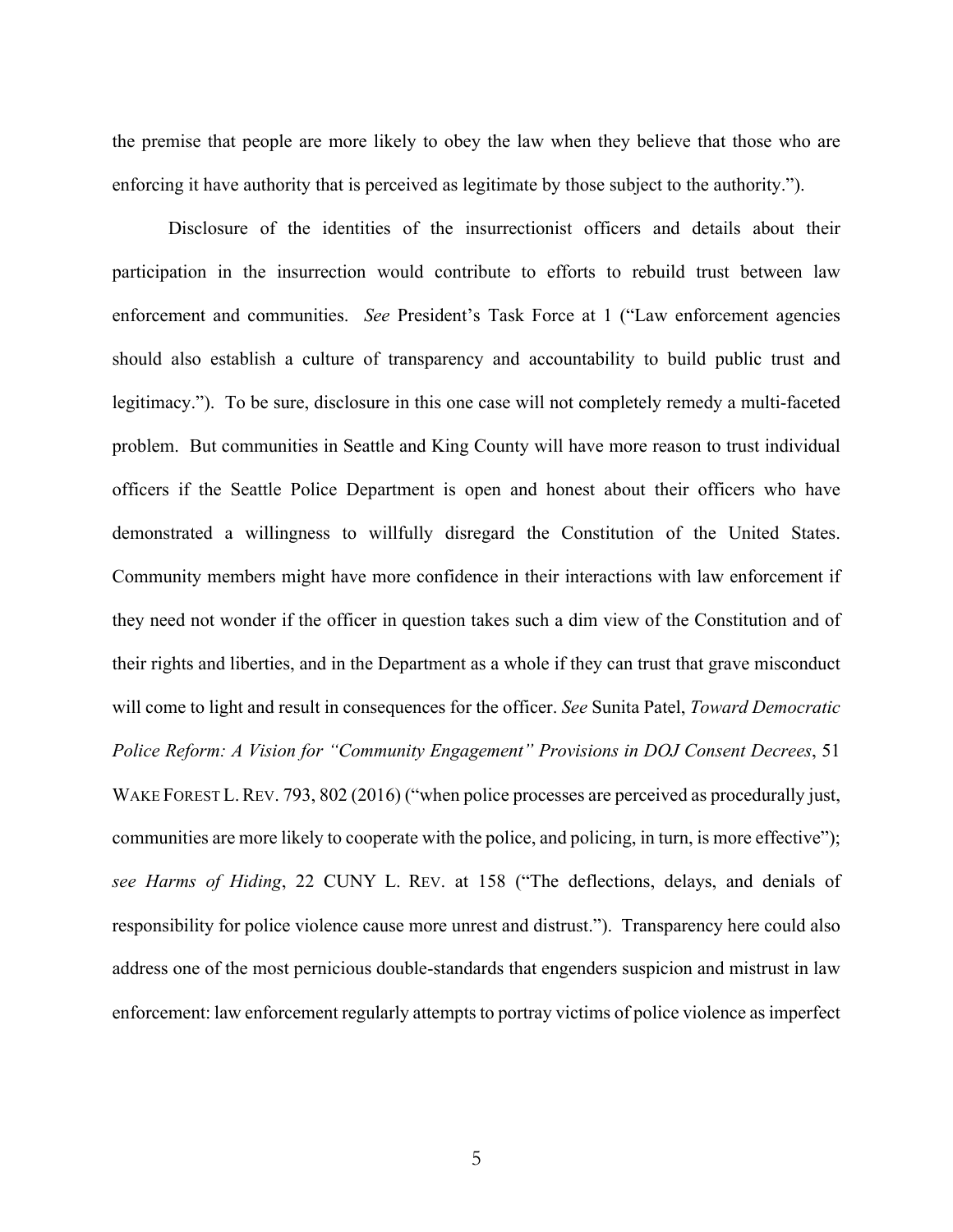or flawed, but often does not release any comparable information that exists about officers. *See Harms of Hiding*, 22 CUNY L. REV. at 154-56.<sup>4</sup>

Disclosure of these officers' identities and associated details about misconduct also fits into precedents that recognize the rights of nongovernmental actors, including concerned community members and investigative journalists, to help hold the criminal legal system accountable. The federal circuit that includes the state of Washington was the first to confirm the right of citizens to photograph or record officers. *See Fordyce v. City of Seattle*, 55 F.3d 436 (9th Cir. 1995). That public right to record police is vital, but bare recordings hardly vindicate the public's interest—the right to record matters in part because it "complements the role of the news media" in reporting on policing and the criminal legal system. *Fields*, 862 F.3d at 359. Investigative journalism serves an especially important function because it can identify persistent problems that undermine efficacy and trust in the system, and spur work by all stakeholders to address them. *See Harms of Hiding*, 22 CUNY L. REV. at 159 ("many people do not engage with the governmental oversight systems because they cannot learn what penalty, if any, an officer receives"); *see also id*. at 166 (discussing officers' inability to compare own discipline to other officers' discipline to assess discrimination or proportion). Preventing citizens and the news media from even learning these officers' names stymies those important functions and stops members of the public from identifying systemic issues with officers adhering to policy and formulating possible solutions. *See Citizens Police Data Project*, Invisible Inst.<sup>5</sup>

 $4$  "Following any violent encounter, the power of releasing a person's history of violence is indisputable. The police know this; they often unlawfully and recklessly release the sealed arrest history of people police have killed. . . . As the police push their narrative of events, they almost never reveal an officer's history of violence."

<sup>5</sup> *Available at*: https://perma.cc/HC4Z-JW3V.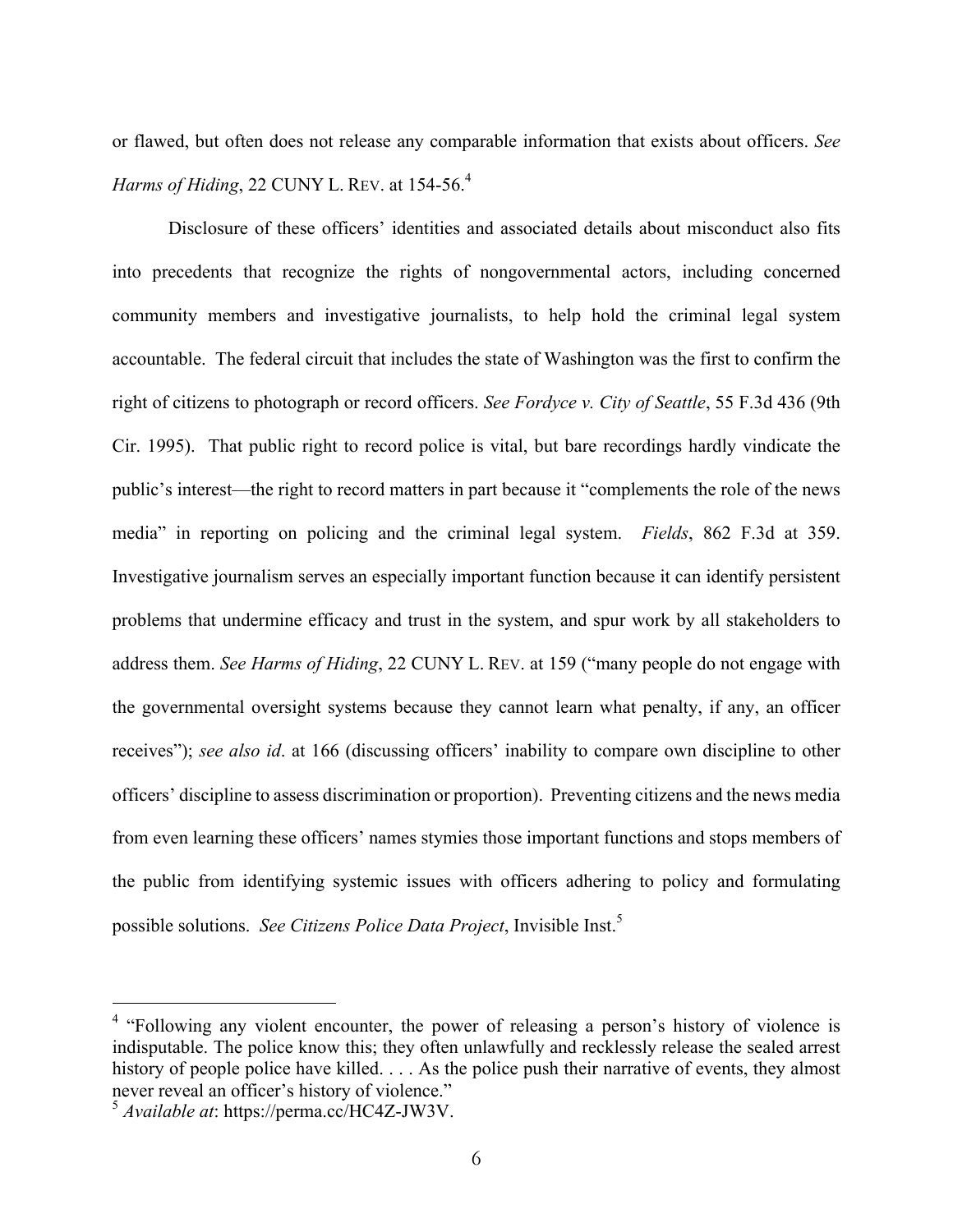Indeed, the Government itself benefits from transparency of these officers' identities and insurrection participation details for exactly that reason. The Government does not have any interest in protecting or facilitating civil rights violations. And it often takes transparency about officers who have or are likely to engage in such violations for everyone involved to recognize patterns of misconduct and "spur[] action at all levels of government to address police misconduct and to protect civil rights." *Fields*, 862 F.3d at 360 (internal quotations omitted). Transparency and public discourse, *see* section III, *infra*, related to police work actually "help them carry out their work." *Id*. Transparency in this context also would help prevent future violations across jurisdictions. Cities and towns throughout the country often unwittingly hire officers with concerning backgrounds who they otherwise would have rejected because they were not aware of the officers' prior misconduct. *See* William H. Freivogel and Paul Wagman, *Wandering cops shuffle departments, abusing citizens*, ASSOCIATED PRESS (Apr. 28, 2021) (noting that officers hired after prior dismissals "are subsequently fired and subjected to 'moral character' complaints at elevated rates relative to both officers hired as rookies and veterans with clean professional histories."). $<sup>6</sup>$ </sup>

#### **II. Disclosure in this context protects the integrity of the criminal process.**

 $\overline{a}$ 

Disclosure in this context benefits both the Government and members of the public because it provides vital protection for the integrity of the criminal legal process. Transparency about officers willing to violate Department policies or run roughshod over constitutional norms and rights protects the integrity of court proceedings in all criminal cases involving those officers. These protections take several forms. First, transparency about such officers can signal to

<sup>6</sup> *Available at*: https://apnews.com/article/michael-brown-business-police-reform-death-ofgeorge-floyd-bfd018e3c12413f840482efca29ca6ba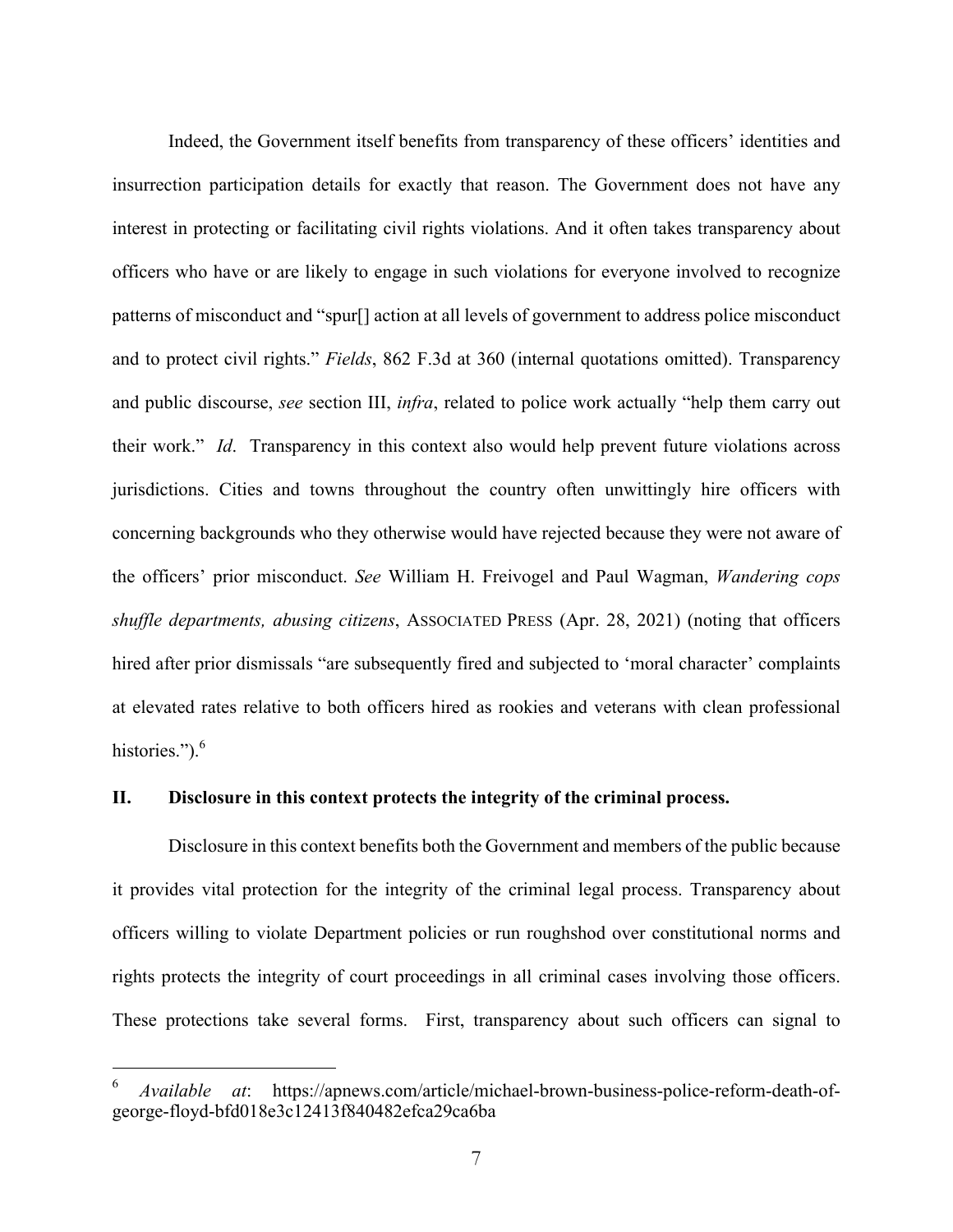defendants and their attorneys when to look especially hard at improperly-gotten evidence and, if necessary, argue for suppression during pretrial proceedings. Second, absent any indication that King County would decline to call one of the Doe officers to testify in court ever again, their identities would signal to criminal defense attorneys that these officers should be cross-examined in particular ways when testifying at trial. And finally, disclosure of the Doe officers' identities and associated details could help habeas attorneys identify wrongful convictions after the fact. Each of these functions of transparency provides vital protection to the integrity of the criminal process. Such accountability is especially needed given the pervasive racial bias and disproportionality that exists in Washington State's criminal "justice" system.<sup>7</sup>

First, the identity of officers who so willingly ignored constitutional norms would signal to defense attorneys that they should look especially hard at improperly-obtained evidence and, if warranted, seek suppression or other remedies. When a defense attorney knows an officer, whose work supports a criminal indictment, has been disciplined in the past for planting evidence, improperly obtaining a warrant, or otherwise engaging in investigatory misconduct, the attorney will be able to direct investigation into the circumstances giving rise to the indictment. *See* Robert Lewis & Noah Veltman, The Hard Truth About Cops Who Lie, WNYC News (Oct. 13, 2015) (describing 2,700 arrests by 54 officers *after* courts had deemed them non-credible).<sup>8</sup> Given their

<sup>7</sup> *State v. Gregory*, 192 Wn.2d 1, 22 (2018) (taking "judicial notice of implicit and overt racial bias against black defendants in this state."); *State v. Blake*, 197 Wn.2d 170, 192 (2021) (noting that Washington's simple drug possession statute "affected thousands upon thousands of lives, and its impact has hit young men of color especially hard."); *see also* Washington Supreme Court, Letter of June 4, 2020, *available at*:

https://www.courts.wa.gov/content/publicUpload/Supreme%20Court%20News/Judiciary%20Le gal%20Community%20SIGNED%20060420.pdf ("We continue to see racialized policing and the overrepresentation of black Americans in every stage of our criminal and juvenile justice systems.").

<sup>8</sup> *Available at*: https://www.wnyc.org/story/hard-truth-about-cops-who-lie/.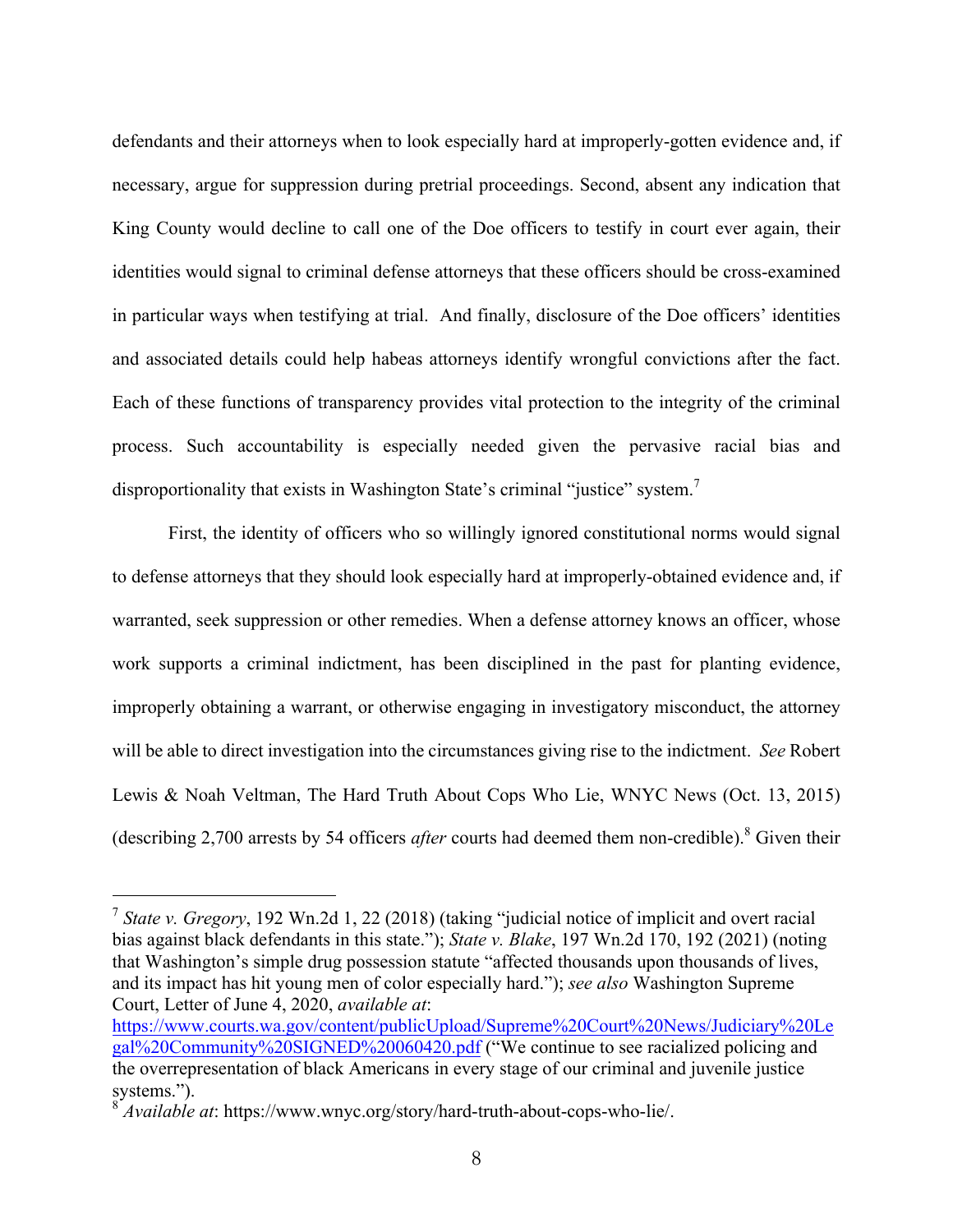participation in an insurrection against the federal government despite their own oaths, department policies, federal laws, and democratic principles, the Doe officers may well transgress constitutional norms and individual rights in other ways that implicate exactly this consideration.

While disclosure of the Doe officers' identities could bear upon the case of any defendant, it is particularly important for indigent defendants. The vast majority of defendants plead rather than going to trial. *See, e.g.*, The United States Courts, About Federal Courts, Criminal Cases<sup>9</sup> (describing more than 90% of federal defendants resolving cases by pleading). And indigent defendants who cannot afford bond experience far greater pressure to plead while incarcerated pretrial. *See, e.g.*, Thea Johnson, *Crisis and Coercive Pleas*, 110 J. Crim. L. & Criminology Online 1 (2020).<sup>10</sup> Having clear information about officers during the pretrial investigatory and motions phase—prior to the plea—plays an especially important role in safeguarding the rights and liberties of indigent defendants. This is true regardless of the Doe officers' individual motivations for participating in the insurrection. But if the Doe officers' reasons for participating in the insurrection included racial animus or objection to hypothetical future implementation of allegedly defendant-friendly policies by now-President Biden, the importance of these records to indigent or minority defendants only heightens.<sup>11</sup>

<sup>&</sup>lt;sup>9</sup> Available at: https://www.uscourts.gov/about-federal-courts/types-cases/criminal-cases.

<sup>10</sup> *Available at*:

https://scholarlycommons.law.northwestern.edu/cgi/viewcontent.cgi?article=1000&context=jclc

\_online. <sup>11</sup> *See* Hannah Gais and Freddy Cruz, *Far-Right Insurrectionists Organized Capitol Siege on Parler*, Southern Poverty Law Center Hatewatch (Jan. 8, 2021) (describing key role of white nationalist groups in planning and participating in the insurrection); *see also* Jeremy B. Merrill and Jamiles Lartey, *Trump's Crime and Carnage Ad Blitz Is Going Unanswered on Facebook*, THE MARSHALL PROJECT (Sept. 23, 2020) (describing Trump Campaign's misleading ads characterizing President Biden as wishing to defund police, commenced nearly simultaneously with the deployment of federal forces to three cities including Seattle).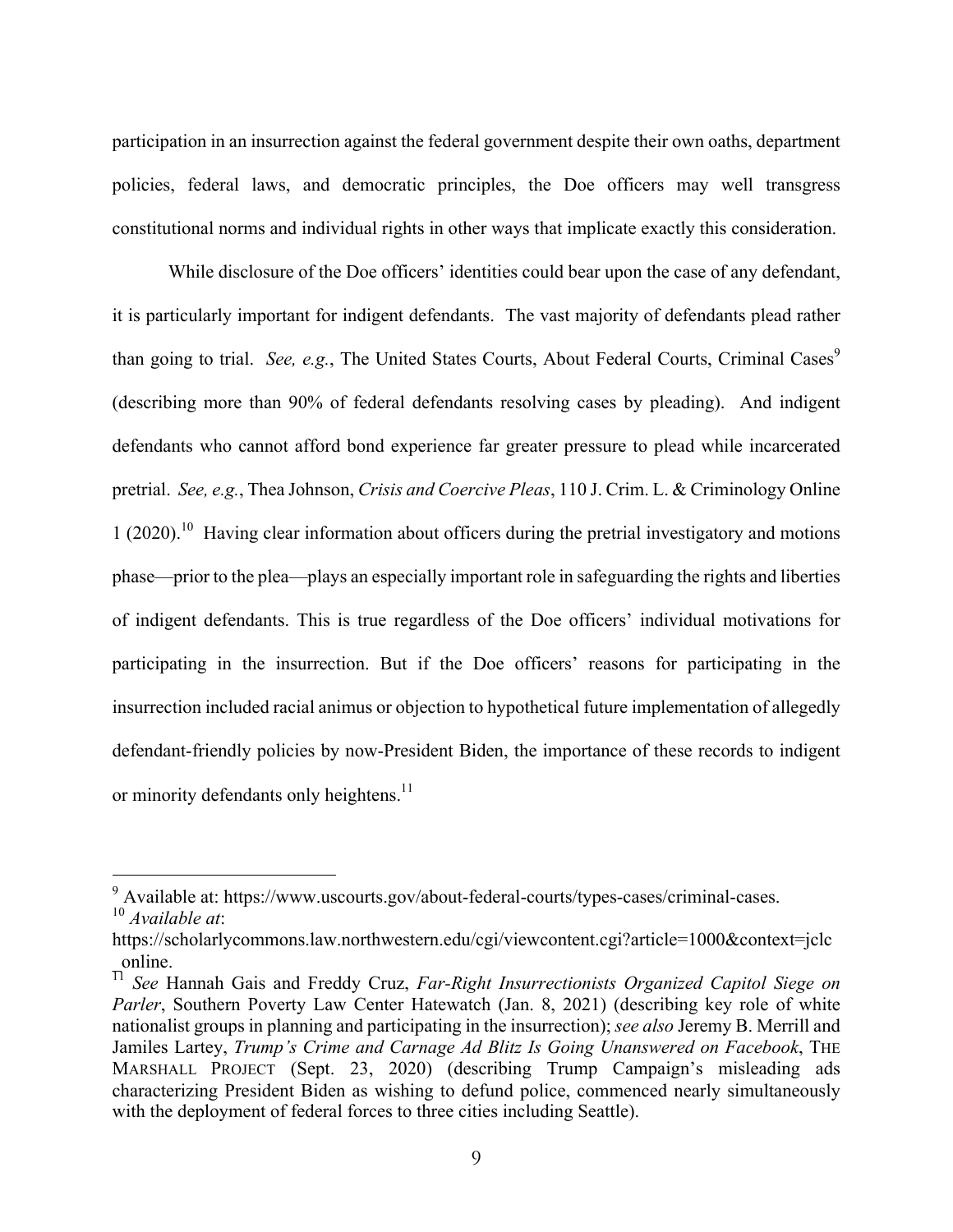Second, for criminal cases that do go to trial, revealing the identity of the Doe officers would protect the integrity of proceedings by ensuring that law enforcement officers who testify at criminal trials face appropriate cross-examination. Some law enforcement conduct (or misconduct) implicates officers' credibility, and depriving defense attorneys of that information about prior conduct hamstrings them in a way that compromises the integrity of the proceedings. *See* Hard Truth About Cops Who Lie (describing more than 120 officers in New York City "whose testimony a state or federal judge called unbelievable"). The absence of transparency also exacerbates inequities because it affects some defendants more than others; defendants represented by more experienced or sophisticated attorneys may benefit from those attorneys' individual or institutional knowledge about officer witness cross-examination topics and material. Providing transparency not only ensures that defendants' liberty interests will be protected at trial, but also that defendants will not be punished for their choice of counsel.

Finally, disclosure in this context would protect integrity of the criminal justice system post-hoc. Many people are convicted and currently incarcerated because of the misconduct of officers, none of which ever emerged before or during their initial prosecutions. *See, e.g.*, Tom Jackman, *As prosecutors take larger role in reversing wrongful convictions, Philadelphia DA exonerates 10 men wrongfully imprisoned for murder*, THE WASHINGTON POST (Nov. 12, 2019). Transparency about officers who violated policies or otherwise participated in deprivations of individual rights often signals to attorneys and other advocates to scrutinize past convictions that may have been tainted by investigatory or other misconduct. *See* Hard Truth About Cops Who Lie ("The stakes couldn't be higher. When an officer distorts the truth . . . innocent people can go to prison.").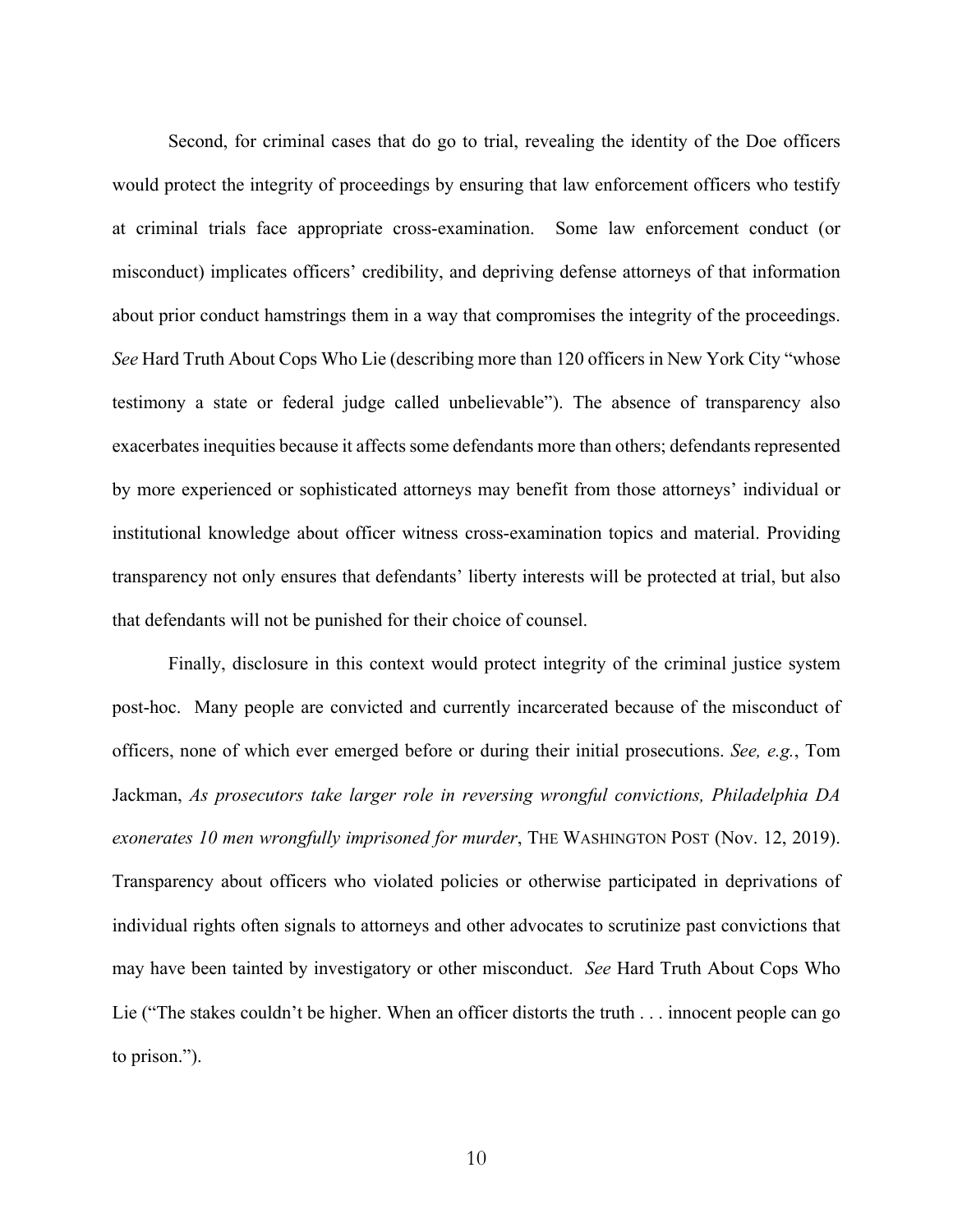This interest belongs not only to wrongfully incarcerated individuals, but to the Government, the Police Department, and the legal system itself. Disclosure of the Doe officers' identities would help protect the finality of convictions, a key interest of the Government. *See, e.g.*, Lee Kovarsky, AEDPA's Wrecks: Comity, Finality, and Federalism, 82 TULANE L. REV. 443 (2007). By spurring earlier correction of pervasive misconduct, the Government is far less likely to face after-the-fact invalidation of convictions on the basis of misconduct it could have stopped. *See, e.g.*, Reversing wrongful convictions ("Cases involving corrupt officers have set off a string of exonerations in Philadelphia. After longtime homicide detective Philip Nordo was accused of intimidating and sexually assaulting witnesses, defense attorneys began revisiting Nordo's cases and sending them to the Conviction Integrity Unit. Three murder convictions worked by Nordo have now been vacated, and Nordo is in jail on sexual assault charges."). Catching and correcting pervasive issues earlier helps ensure that innocent people do not go to prison and that the Government can defend valid convictions later.

### **III. Communities and elected officials can only make informed policy and budget decisions with knowledge of law enforcement misconduct and how departments handle it.**

Beyond promoting trust and accountability that can improve the efficacy of policing and the integrity of the criminal legal system, transparency about the Doe officers and the Department's response also has a vital role to play in our civic life and in our government. Robust civic deliberation about budgets and spending priorities relies on all stakeholders having informed perspectives on what public money funds. Elected officials and the people who vote for them need information about structural misconduct, policy violations, and officers' willingness to violate constitutional norms and rights because those abuses impact the public fisc. Transparency helps the public understand what its money funds, including whether that money has been spent well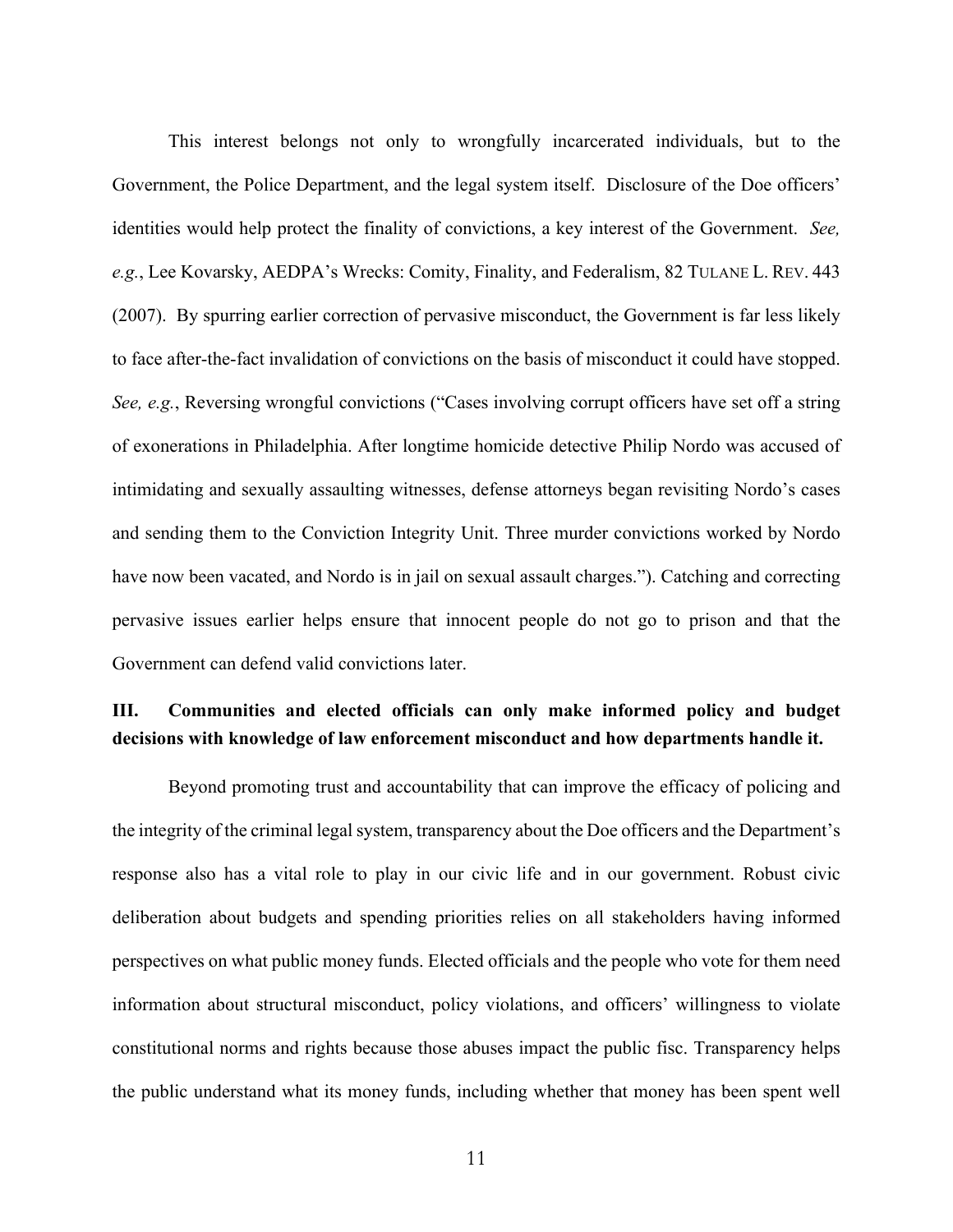under the circumstances. Taxpayers often have to fund defense costs, settlement awards, and paid leave for officers who engage in misconduct. Transparency in this context could help Seattle and its officials and residents make more informed decisions about public money, protecting taxpayers and ensuring that the City uses public funds responsibly.

Elected officials and voters must make difficult decisions about budgeting public money all the time. Communities and elected leaders deliberate carefully over those decisions and often have more things they would like to fund than money to pay for them. *See, e.g.*, Sam Levin, *These US cities defunded police: 'We're transferring money to the community'*, THE GUARDIAN (Mar. 11, 2021) (describing Seattle "maintain[ing] high rates of police spending in a budget that made cuts to affordable housing, parks, libraries, and transportation"). Cost pressures force deliberators to assess the efficacy of existing or proposed programs in reference to statistics and data, and to make decisions accordingly. Many publicly-funded programs have enormous quantities of government-disclosed data to help inform those deliberations—K-12 education, for example, has many statistics that advocates use to discuss education budgeting. *See, e.g.*, Seattle Public Schools, Data Access for Partners.<sup>12</sup> Policing, which takes up increasingly large shares of city budgets including in Seattle—must not shield vital information from citizens and elected officials about what taxpayer money funds.

What data does exist suggests that violations of individual rights by officers willing to ignore the constitution end up costing cities like Seattle huge sums of money in civil rights lawsuits. But that information can be hard to come by, difficult to aggregate, and necessarily under-counts all law enforcement misconduct—often it only even comes out because of the dogged

<sup>12</sup> *Available at*: https://www.seattleschools.org/departments/communitypartnerships/data-accessfor-partners.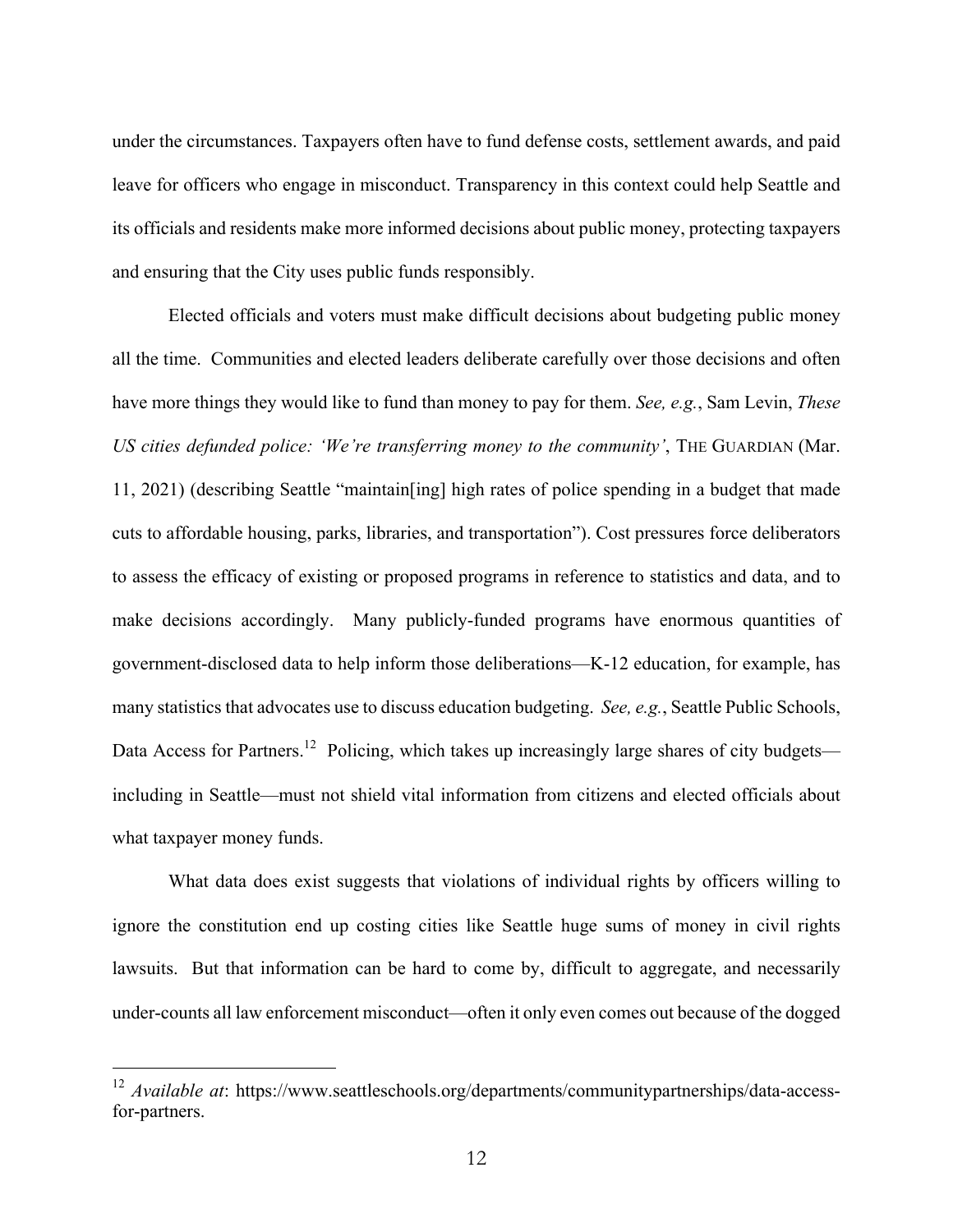efforts of investigative journalists to collect and contextualize it. *See* The Force Report, NJ.COM: PROJECTS & INVESTIGATIONS<sup>13</sup> (describing difficulty of assembling information on officer use of force, and contextualizing settlements or verdicts based on widely varying factors separate from the misconduct itself.). Stories like the NJ.com use of force report exist in no small part because of open public records laws, and reporters' pursuit of records through them.

The amount of money that cities like Seattle spend on lawsuits following misconduct that violates a person's civil rights undoubtedly bears on public discourse. Transparency of the identities of officers willing to engage in an insurrection, details about their participation, and the manner in which the Department has handled those officers might highlight both the cause and effect of misconduct on public budgets, and the shortcomings of relying on civil settlements or verdicts to track and deter misconduct in the first place. Robust investigative journalism, for example, can reveal further information about the Department protecting officers who engaged in conduct contrary to constitutional norms and individual rights. *See* Jan Ransom, *In N.Y.C. Jail System, Guards Often Lie About Excessive Force*, THE N.Y. TIMES (Apr. 24, 2021) (quoting a city councilman saying that discipline data "highlights how broken this process is and a need to make real efforts to reform it.");<sup>14</sup> see also Harms of Hiding, 22 CUNY L. REV. at 154 (discussing lack of transparency as depriving victims of law enforcement violence of key information in seeking redress).

To be clear: transparency of the Doe officers' identities would only be one small part of the information that must be considered in debates about police funding and public money. Transparency contributes to a more robust discourse about police funding overall, regardless of

<sup>13</sup> *Available at*: https://perma.cc/U99S-A2MC.

<sup>14</sup> *Available at*: https://www.nytimes.com/2021/04/24/nyregion/rikers-guards-lie-nyc-jails.html.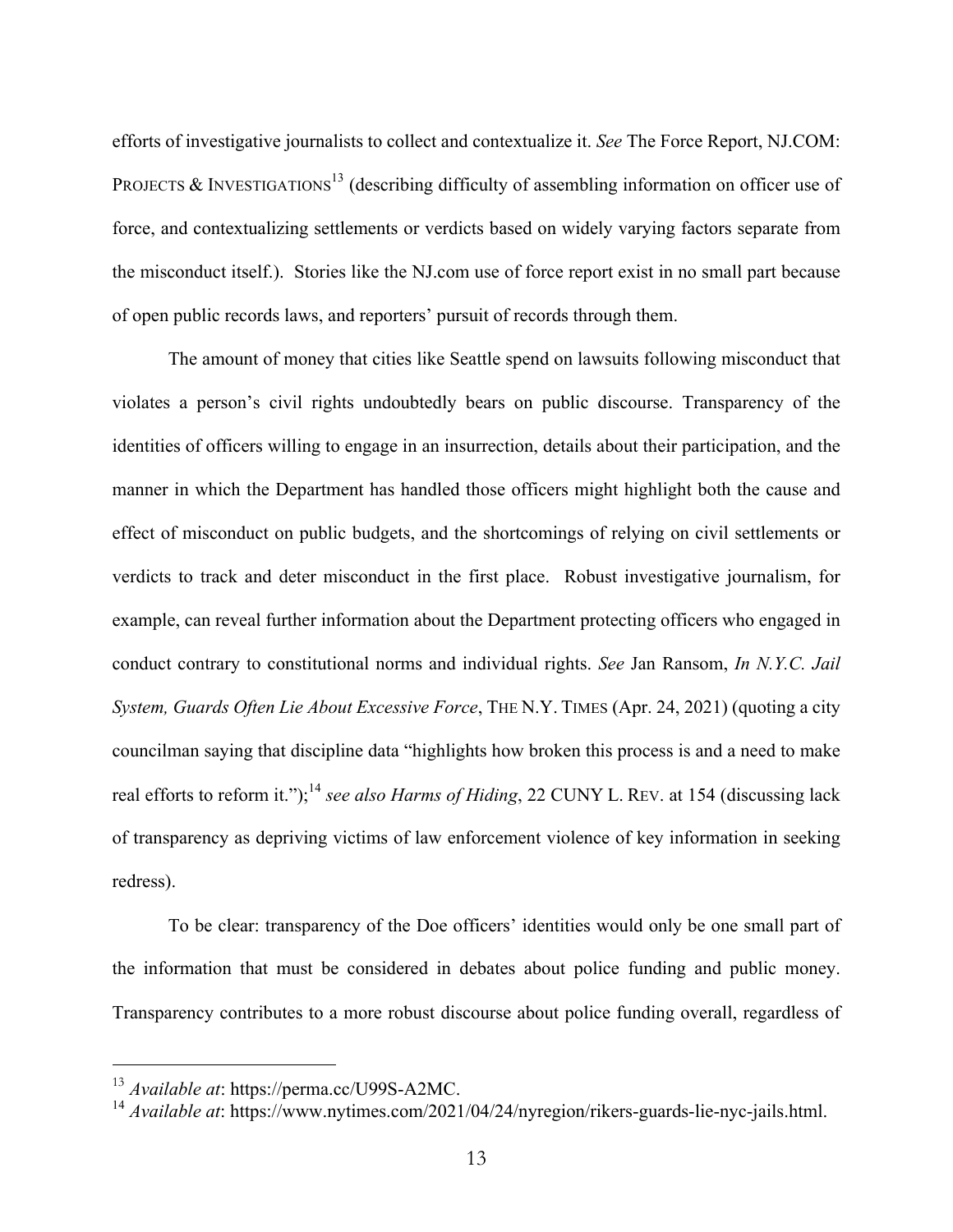one's normative position. *See Fields*, 862 F.3d at 358 (observing that the "increase in the observation, recording, and sharing of police activity has contributed greatly to our national discussion of proper policing"). For people who might argue for reallocating police budgets to other uses, the identities and related work of the Doe officers could bolster an argument that the City pays too much money for ineffective enforcement that causes rampant civil rights violations. For others, the Doe officers' situation could provide important context to argue that for new or more funds for training programs, protocol reviews, or mental health other interventions. *See*  Levin, *supra* (describing intense debate about police funding in Seattle). Transparency enhances the conversation and increases the likelihood that cities and governments ultimately make decisions from an informed posture.

All told, transparency of the Doe officers' identities and related insurrection misconduct would provide vital information to stakeholders on all sides of civic discourse around law enforcement. In the absence of transparency, those same conversations take place—but among people whose best intentions cannot make up for the information void they face.

### **IV. Police are uniquely positioned relative to other government employees, which heightens the stakes for transparency of misconduct.**

*Amicus Curiae* does not urge public disclosure in employment contexts lightly. But police like the Doe officers have two key distinguishing features even from other public employees that heighten the stakes for transparency here. First, law enforcement officers are the only public officials who have the power to interrogate, detain, and arrest people, and to carry weapons with which they may threaten or take people's lives. Second, unlike other public officials who generally violate individual rights in non-emergency situations and without state-sanctioned force, law enforcement officers violate individual rights in situations where they are constrained only by their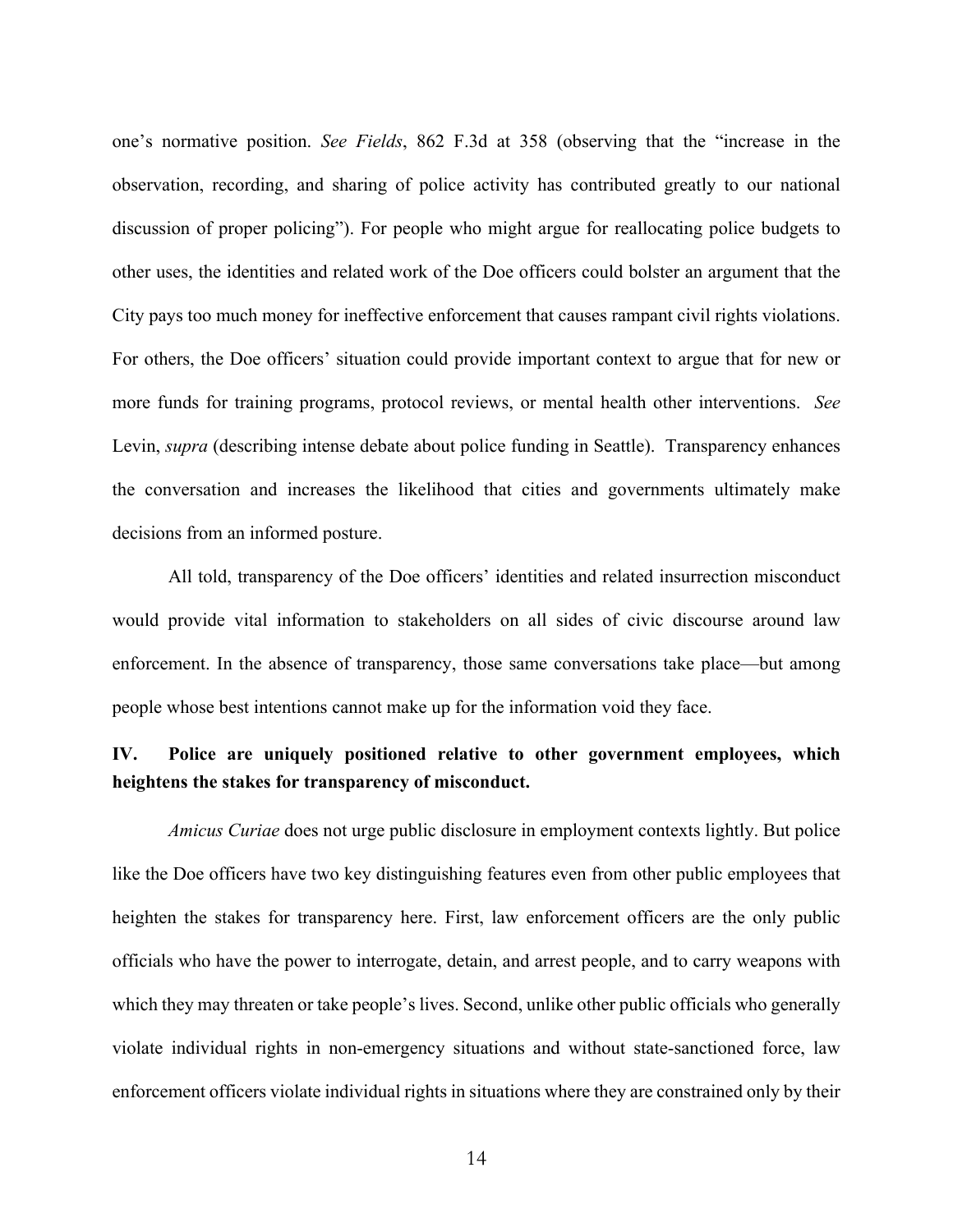own internal respect for constitutional norms. Officers, unlike other public employees, can cite their own subjective sense of an emergency to justify force, and virtually assure themselves they will never face accountability. Not only do these distinctions cut in favor of transparency here, but they should also assuage any potential concern that a ruling here would open the floodgates to invasions of privacy for other public employees.

First, transparency concerning officers willing to transgress constitutional norms has unique importance because of the power officers wield. Officers also have the authority to use deadly force against people they encounter in public, up to and including taking someone's life, and may invoke this authority to justify unlawful actions. *See* Katherine J. Bies, Note, *Let the Sunshine In: Illuminating the Powerful Role Police Unions Play in Shielding Officer Misconduct*, 28 STAN. L. & POL. REV. 109, 142 (2017) ("police officers have the unique state-sanctioned ability to use force on other citizens"); *see also Harms of Hiding*, 22 CUNY L. REV. at 153. No other public officials have such power. Officers also have the power to restrict people's physical liberty by providing information for authorized warrants, by stopping people in public, and by arresting people even without warrants under some circumstances. *See Harms of Hiding*, 22 CUNY L. REV. at 153. Even arrests that ultimately do not lead to charges substantially restrict a person's liberty by resulting in booking and detention, and can have enormous effects on that person's life, including employment, housing, and family unity. *See* Megan Stevenson and Sandra G. Mayson, *Pretrial Detention and the Value of Liberty*, Virginia Public Law and Legal Theory Research Paper No. 2021-14 (Feb. 16, 2021), at 7; *see also Curry v. Yachera*, 835 F.3d 373, 377 (3d Cir. 2016) (describing individual detained pretrial because he could not post bail missing the birth of his son and losing his job). People detained for even a few days may lose employment, their homes, and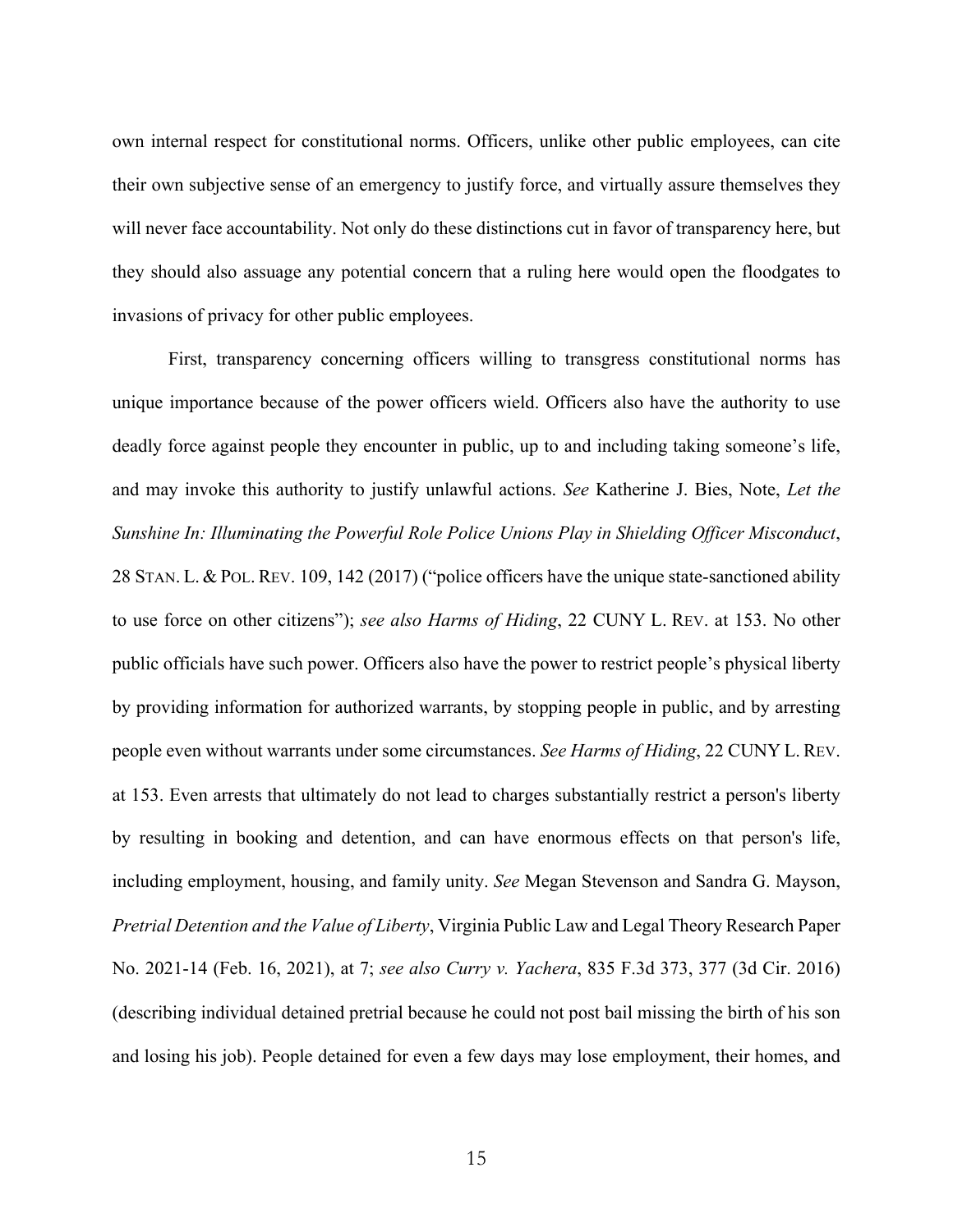access to their children. *See id*.; *see also* Nick Pinto, *The Bail Trap*, THE N.Y. TIMES (Aug. 13, 2015).

Second, given those profound powers, transparency about the identity of law enforcement officers willing to transgress constitutional norms matters because the Constitution is the only thing that constrains law enforcement use of those powers. No other public officials are similarly situated. Merely by invoking an emergency situation, law enforcement officers' department policies generally allow use of force, without accountability after the fact. Law enforcement officers face civil liability only for misconduct that violates constitutional rights, and often not even then. *See Cole v. Carson*, 935 F.3d 444, 471 (5th Cir. 2019) (en banc) (Willet, J., dissenting) (describing qualified immunity as "a rights-remedies gap through which untold constitutional violations slip unchecked"). Where information about an officer directly relates to willingness to violate the Constitution, it should be public. *See Flanagan v. Munger*, 890 F.2d 1557, 1570 (10th Cir. 1989) (allowing access to discipline records because the "documents related simply to the officers' work as police officers."). Virtually no other public worker records implicate the same public interests, because virtually no other government employees have those powers. *See* Seth Stoughton, The Incidental Regulation of Policing, 98 MINN. L.REV. 2179, 2182 (2014) (describing unique role of police as reason to consider context in applying otherwise neutral regulations). Accordingly, this Court need not worry that a decision here will undermine privacy rights for workers with less power and authority.

#### **CONCLUSION**

The insurrection of January 6th raises important questions about all participants, but about no participants more than about sworn law enforcement officers. Officers with the power to detain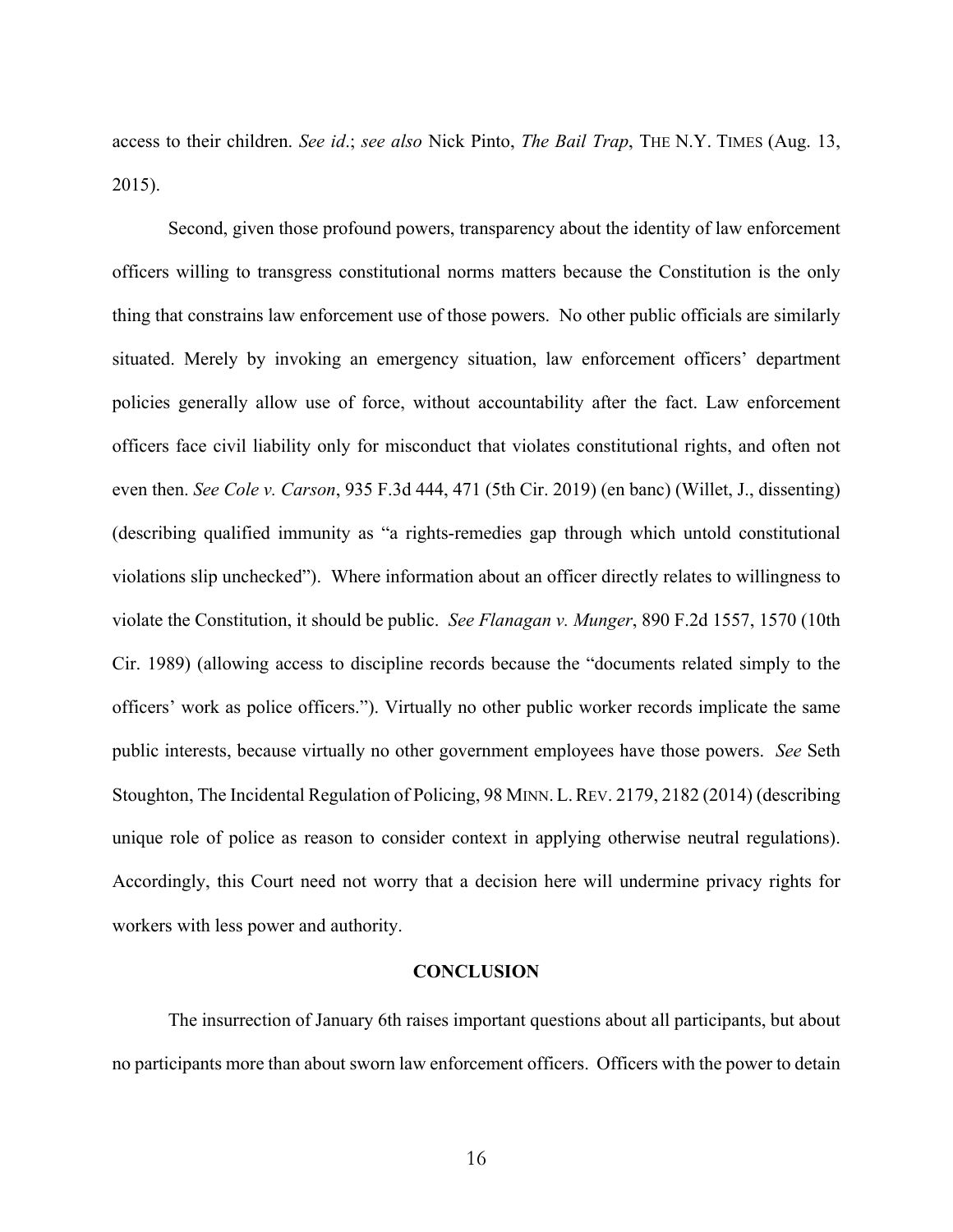and use force, constrained by individual constitutional rights, demonstrated a willingness to disregard the Constitution in service of their own personal preferences. Their proposal in this case, to shield their participation from ever becoming pubic and reject any accountability for it, would accelerate the decline of community trust in law enforcement, especially among people of color, and strike at the heart of a legal system that depends on officer credibility and respect for the rule of law. This Court should order disclosure, in service of protecting individual rights.

Respectfully submitted,

/s/ Ryan D. Dreveskracht Ryan D. Dreveskracht Gabriel S. Galanda GALANDA BROADMAN, PLLC P.O. Box 15146 Seattle, WA 98115 (206) 557-7509 ryan@galandabroadman.com gabe@galandabroadman.com

/s/ Jim Davy Jim Davy ALL RISE TRIAL & APPELLATE P.O. Box 15216 Philadelphia, PA 19125 (215) 792-3579 jimdavy@allriselaw.org

 /s/ Lauren Bonds Lauren Bonds National Police Accountability Project 2022 St. Bernard Ave., Suite 310 New Orleans, LA 70116

Counsel for Amicus Curiae

Submitted this: September 24, 2021.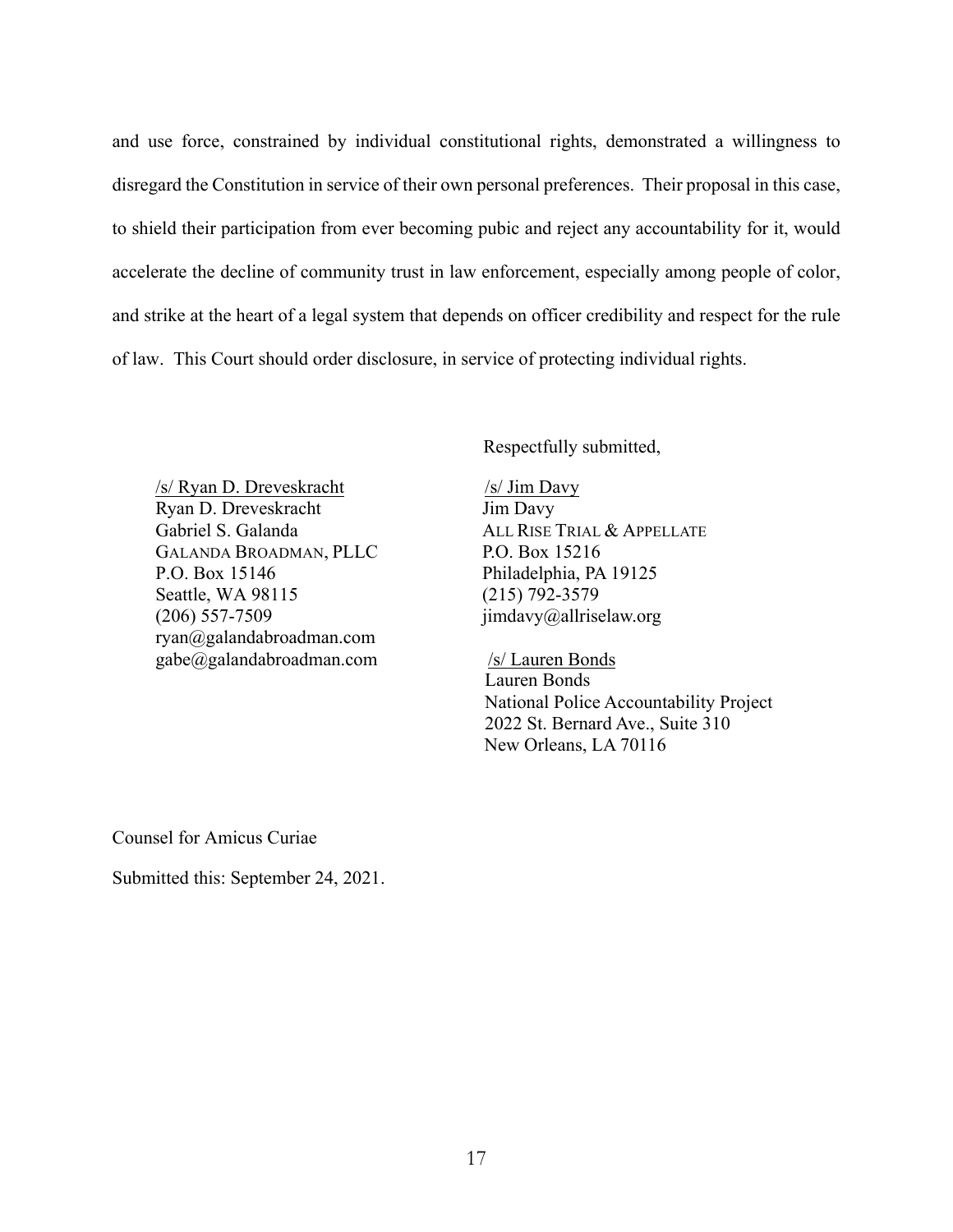#### **CERTIFICATE OF COMPLIANCE**

I certify that this brief complies with the state rules covering word count because it contains 4,500 words, including footnotes and excepting tables and certifications not included under the rule.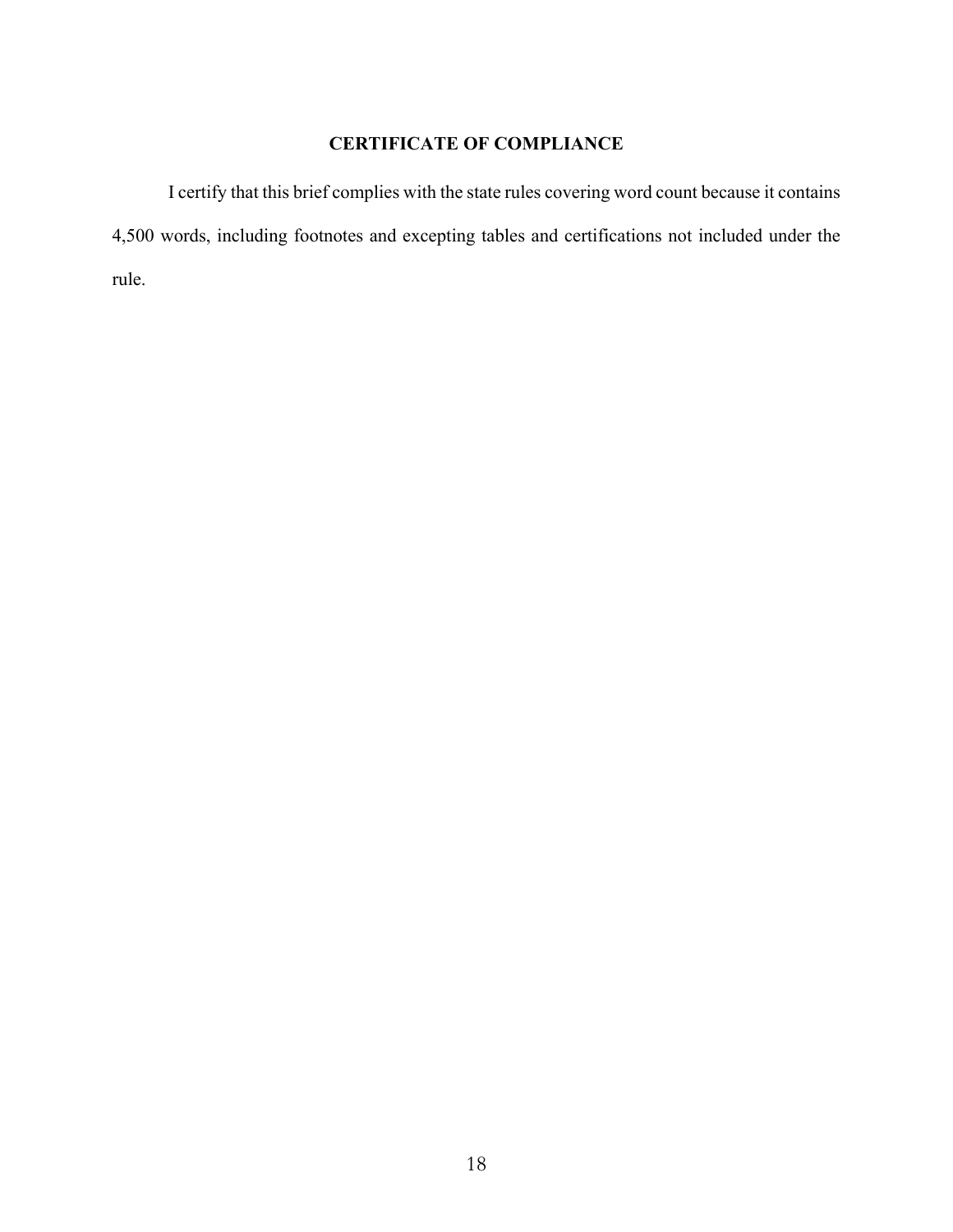#### CERTIFICATE OF SERVICE

The undersigned certifies that a true copy of the foregoing document was served upon the following individuals:

KELLY H. SHERIDAN, VICTORIA E. AINSWORTH, & KAYLA HIGGINS 1001 Fourth Avenue, Suite 3900 Seattle, WA 98154-1051 *Attorneys for the Appellants* 

CAROLYN U. BOIES Assistant City Attorney Seattle City Attorney's Office 701 Fifth Avenue, Suite 2050 Seattle, WA 98104 *Attorney for Respondent City of Seattle* 

JANET THOMAN P.O. Box 80 2125 Maple Valley, WA, 98038

NEIL M. FOX Western Ave. Suite 330 Seattle, WA, 98121 *Attorneys for Respondents/Cross-Appellants* 

DATE: September 24, 2021

/s/ Wendy Foster

Wendy Foster GALANDA BROADMAN, PLLC P.O. Box 15146 Seattle, WA 98115 (206) 557-7509 wendy@galandabroadman.com